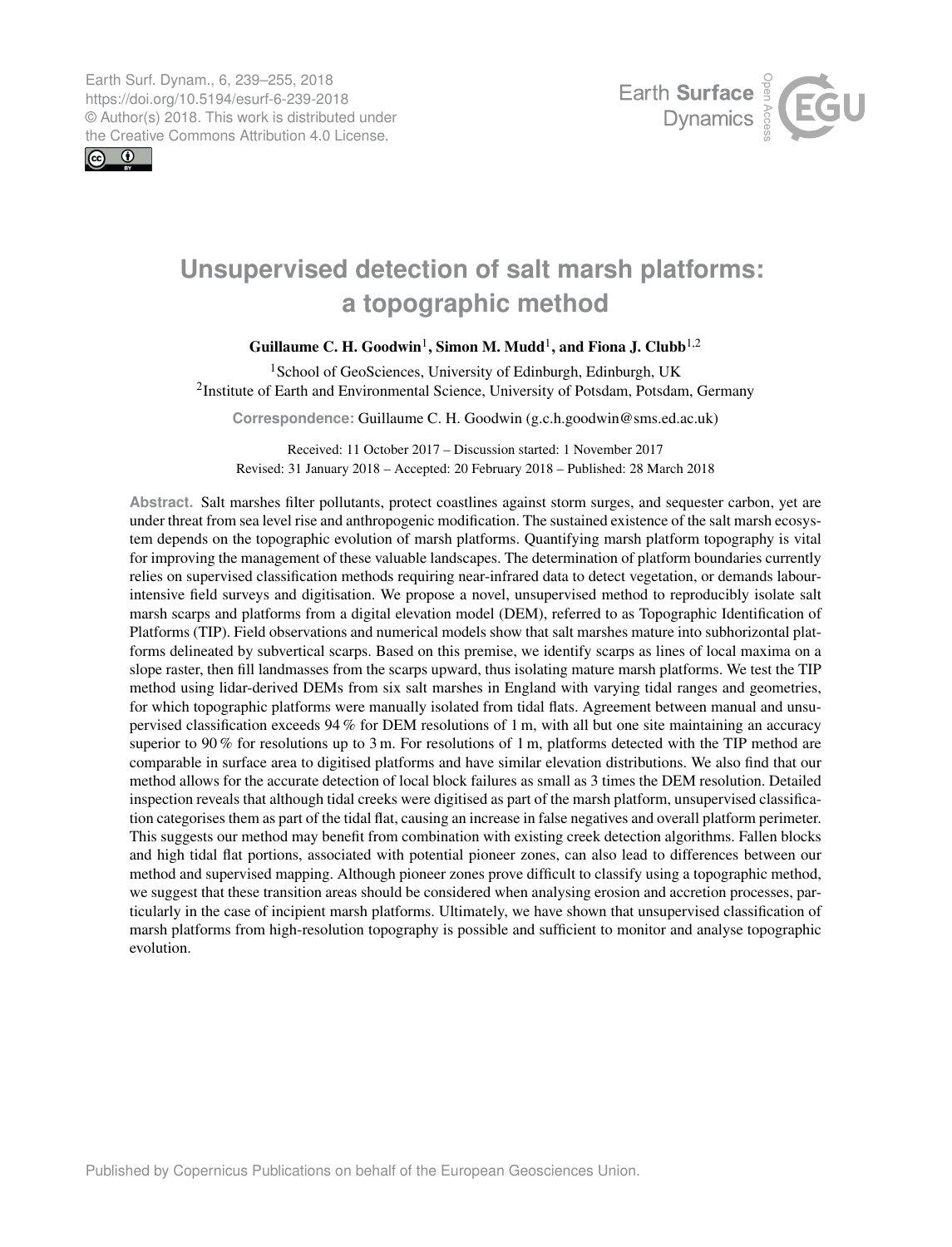#### **1 Introduction**

Salt marshes are highly dynamic ecosystems, sequestering on average  $210 \text{ g } \text{CO}^2 \text{ m}^{-2} \text{ yr}^{-1}$  through plant growth and decay [\(Chmura et al.,](#page-14-0) [2003\)](#page-14-0) and capturing additional inorganic sediment when they are submerged [\(Nardin and Ed](#page-15-0)[monds,](#page-15-0) [2014\)](#page-15-0). This productivity has allowed salt marshes to match historic sea level rise [\(Kirwan and Temmerman,](#page-15-1) [2009\)](#page-15-1) and laterally expand when sediment inputs were sufficient [\(Kirwan et al.,](#page-15-2) [2011\)](#page-15-2). It also places them among the most valuable ecosystems in the world [\(Costanza et al.,](#page-14-1) [1997\)](#page-14-1), and they provide diverse ecosystem services such as flood attenuation [\(Möller and Spencer,](#page-15-3) [2002;](#page-15-3) [Shepard et al.,](#page-16-0) [2011\)](#page-16-0), blue carbon sequestration [\(Chmura et al.,](#page-14-0) [2003;](#page-14-0) [Coverdale et al.,](#page-14-2) [2014\)](#page-14-2), and contaminant capture [\(Nelson and Zavaleta,](#page-15-4) [2012\)](#page-15-4). Their economic value combined with their alarming retreat [\(Day et al.,](#page-14-3) [2000;](#page-14-3) [Duarte et al.,](#page-14-4) [2008;](#page-14-4) [Kirwan and Megoni](#page-15-5)[gal,](#page-15-5) [2013\)](#page-15-5) makes monitoring the evolution of salt marshes crucial for developing management strategies that maintain the health of these ecosystems.

The most closely monitored properties of salt marsh ecosystems are ecological assemblages and elevation, as they are both essential to understanding ecogeomorphic processes [\(Reed and Cahoon,](#page-16-1) [1992\)](#page-16-1). For instance, elevation determines flooding frequency and therefore influences pioneer vegetation encroachment [\(Hu et al.,](#page-15-6) [2015\)](#page-15-6), which in turn affects vertical accretion through inorganic sediment capture [\(Pennings et al.,](#page-16-2) [2005;](#page-16-2) [Mudd et al.,](#page-15-7) [2004,](#page-15-7) [2010\)](#page-15-8). Individual plants also react to elevation by modifying their root-to-shoot length ratios, generating feedbacks between organic material build-up and sediment capture [\(Mudd et al.,](#page-15-9) [2009\)](#page-15-9). The variable intensity of these ecogeomorphic feedbacks enables salt marshes to accrete in response to variations in sea level, thus maintaining their place in the tidal frame [\(Kirwan and Tem](#page-15-1)[merman,](#page-15-1) [2009;](#page-15-1) [Crosby et al.,](#page-14-5) [2016\)](#page-14-5).

The objective detection and analysis of vegetation patterns is a mature field, with habitat mapping commonly undertaken through the analysis of spectral properties such as the normalised difference vegetation index (NDVI; [Jucke van Bei](#page-15-10)[jma,](#page-15-10) [2015\)](#page-15-10). NDVI mapping is now developed to the extent that it requires only a minimum of ground truthing to determine the presence and type of vegetation [\(Hladik and Alber,](#page-15-11) [2014\)](#page-15-11). This index has been shown to consistently differentiate vegetated areas from tidal flats [\(Tuxen et al.,](#page-16-3) [2008\)](#page-16-3) and flooded channels from dry land despite the sensitivity of classification algorithms [\(Belluco et al.,](#page-14-6) [2006;](#page-14-6) [Wang et al.,](#page-16-4) [2007\)](#page-16-4).

However, spectral data sources do not provide the topographic information necessary to fully understand morphodynamic processes: although digital elevation models (DEMs) have been successfully generated from habitat maps in the Venice lagoon [\(Silvestri et al.,](#page-16-5) [2003\)](#page-16-5), additional influences on halophyte distribution such as groundwater circulation [\(Moffett et al.,](#page-15-12) [2010,](#page-15-12) [2012\)](#page-15-13) can lead to mismatches between topography and habitats [\(Hladik et al.,](#page-15-14) [2013\)](#page-15-14). These additional influences on habitat distribution prevent the reliable use of spectral data to infer topography. Furthermore, delineating salt marsh platforms exclusively from spectral sources encourages morphological studies to define salt marshes dominantly from an ecological perspective, whereas the physical setting, most notably the elevation within the tidal frame, plays a key role in maintaining ecosystem health (e.g. [Morris et al.,](#page-15-15) [2002\)](#page-15-15).

The topographic data necessary to identify marsh platforms already exist: the proliferation of freely available highresolution topographic datasets from lidar or structure from motion (SfM) techniques means that DEMs with a grid cell size below 1 m are increasingly common on salt marshes and offer vertical accuracies below 20 cm even without correcting for vegetation [\(Sadro et al.,](#page-16-6) [2007;](#page-16-6) [Wang et al.,](#page-16-7) [2009;](#page-16-7) [Chas](#page-14-7)[sereau et al.,](#page-14-7) [2011\)](#page-14-7). At these resolutions, most scarps and channels are detectable on a DEM, and several automated topographic methods already allow the identification of tidal channel networks [\(Fagherazzi et al.,](#page-14-8) [1999;](#page-14-8) [Liu et al.,](#page-15-16) [2015\)](#page-15-16). However, contrary to spectral datasets, tools designed to accurately delineate the extent of salt marshes through means other than manual digitisation are lacking.

In this study, we propose an unsupervised method to topographically differentiate marsh platforms from tidal flats, which we refer to as Topographic Identification of Platforms (TIP). The TIP method aims to reproducibly and accurately delineate marsh platforms using only a DEM as input, while also reducing identification costs and enabling systematic topographic analyses of multiple salt marshes.

We here define salt marsh platforms as subhorizontal surfaces in the coastal landscape, separated from surrounding intertidal flats by steep scarp features. The processes that form salt marsh platforms can be described by ecological alternate stable states theory [\(Schroder et al.,](#page-16-8) [2005\)](#page-16-8) and geomorphic bifurcation models [\(Fagherazzi et al.,](#page-14-9) [2006;](#page-14-9) [Defina](#page-14-10) [et al.,](#page-14-10) [2007\)](#page-14-10). These processes cause salt marshes to develop a distinctive, biologically mediated topographic structure consisting of several subhorizontal platforms, separated from tidal flats and from each other by a subvertical scarp and dissected by incising channels [\(Temmerman et al.,](#page-16-9) [2007;](#page-16-9) [Marani](#page-15-17) [et al.,](#page-15-17) [2007,](#page-15-17) [2013\)](#page-15-18). The TIP method exploits this characteristic topography, which is clearly visible on high-resolution DEMs and their associated slope rasters, to identify scarps and steep channel banks. As our method uses topographic signatures of marsh platforms, it will reflect the interplay between sedimentation, erosion, and biomass [\(Fagherazzi et al.,](#page-14-11) [2012\)](#page-14-11), rather than the distribution of specific macrophyte species. It should therefore be complementary to, rather than a replacement for, methods that detect plant zonation on marshes. We compare TIP-detected platforms with six manually digitised platforms from English marshes at varying grid cell sizes, demonstrating the potential of this method for quantitative topographic analyses and short to midterm monitoring.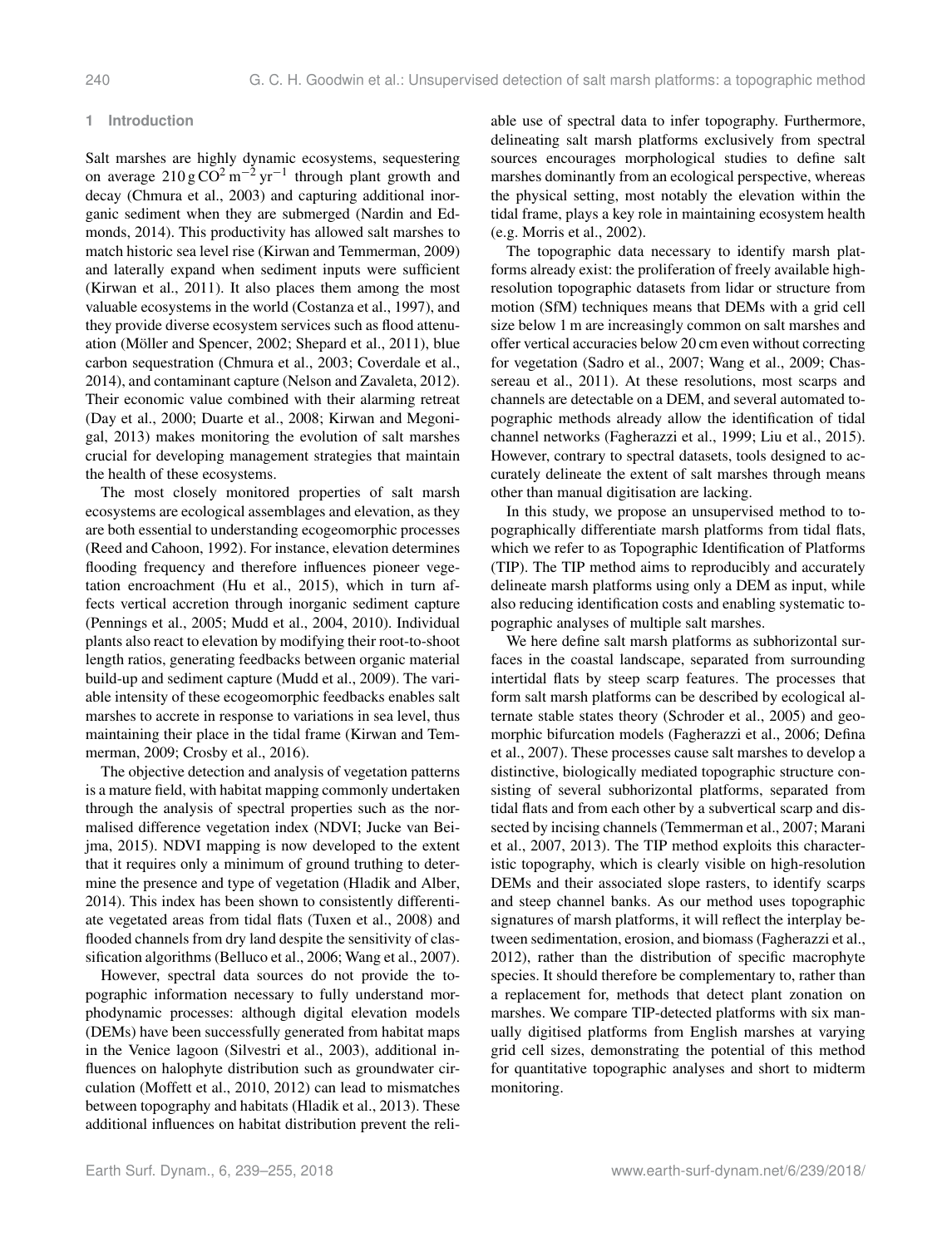#### **2 Methodology**

The TIP method automatically detects scarps and platforms of salt marsh systems from a DEM with no manual calibration requirements. Its general process is described in Fig. [1](#page-2-0) and includes the possibility of filtering (step 1) and degrading (step 2) the DEM; the effects of both treatments are examined in the discussion. A slope raster is then generated by fitting a polynomial surface to topographic data and taking the derivative of this surface [\(Hurst et al.,](#page-15-19) [2012;](#page-15-19) [Grieve et al.,](#page-15-20) [2016\)](#page-15-20) (step 3). Steps 4 and 5 are novel algorithms developed in this study to isolate scarps and platforms. The results of the isolation process are compared to manually generated platforms (step 6) to generate a comparison map (step 7).

#### 2.1 Test sites

We test the TIP method on six sites in England, selected for the availability of airborne lidar data in the form of gridded 1 m resolution rasters, provided by the UK Environment Agency [\(http://environment.data.gov.uk/](http://environment.data.gov.uk/ds/survey/) [ds/survey/\)](http://environment.data.gov.uk/ds/survey/), and for the diversity of their morphologies and tidal ranges. Dataset metadata are available freely on the Environment Agency website [\(https://data.gov.uk/dataset/](https://data.gov.uk/dataset/lidar-composite-dtm-1m1) [lidar-composite-dtm-1m1\)](https://data.gov.uk/dataset/lidar-composite-dtm-1m1). For each site, marsh platforms were digitised on an unfiltered and non-degraded DEM at a scale of 1 : 500, using the open-source software QGIS (step 6 in Fig. [1\)](#page-2-0). Source data were flown in 2012 for all sites, unless noted otherwise. The locations of the selected sites are shown in Fig. [2.](#page-3-0)

Shell Bay, Dorset (S1), is a shallow bay with a spring tidal range of 2.4 m, located in Poole Harbour, a limited entrance bay (sensu [Allen,](#page-14-12) [2000\)](#page-14-12) protected from strong waves. The marshes in Shell Bay display jagged outlines, indicative of low wave and tidal current stress [\(Leonardi and Fagherazzi,](#page-15-21) [2014\)](#page-15-21). The Stour Estuary marshes (S2) 6 km upstream of the mesotidal Stour mouth are subject to a spring tidal range of 3.8 m and fluviotidal currents due to their estuarine fringing position (sensu [Allen,](#page-14-12) [2000\)](#page-14-12) and therefore display more linear boundaries. The Stiffkey marshes (S3) are back-barrier marshes [\(Allen,](#page-14-12) [2000\)](#page-14-12), which experience a 4.7 m spring tidal range and display signs of erosion and accretion. These recent perturbations to the marsh surface provide an interesting challenge for topographic detection of marsh extents. The macrotidal Medway estuary marshes (S4, spring tidal range of 6.4 m) were chosen due to the presence of numerous channels in the tidal flats. In order to test the ability of our method in regions with extreme tidal ranges, we also analysed two megatidal sites: Jenny Brown's Point marshes (S5, spring tidal range of 9.2 m) and the Parrett estuary (S6, spring tidal range of 11.8 m), where sand dunes, different elevations inside the tidal flats, fallen blocks, and sunken platforms will test the limits of the method's ability to correctly delineate marshes in these environments.

<span id="page-2-0"></span>

**Figure 1.** Flow chart showing the overall structure of the TIP method and its validation. Each object (rectangle) is obtained by implementing a routine (square), numbered as follows: 1. implementation of a Wiener filter (optional); 2. subsampling by average value (optional); 3. calculation of slope by fitting a second-order polynomial surface; 4. scarp identification by routing; 5. platform identification by dispersion; 6. manual digitisation of a marsh platform; 7. comparison of the objectively detected platform to the manually digitised platform.

#### 2.2 Preprocessing topographic data

The TIP method isolates marsh platforms from a DEM up to their seaward limits by detecting the topographic signature generated by the development of salt marshes. The definition of landward boundaries can vary significantly with context and may be defined by a vegetation zonation change [\(Mo](#page-15-22) [et al.,](#page-15-22) [2015\)](#page-15-22), agricultural parcels, or infrastructure [\(Feagin](#page-15-23) [et al.,](#page-15-23) [2010\)](#page-15-23). Topographic input data are therefore clipped to the landward limit of the platform, at the discretion of the user. In the preparation stage, local slope is calculated from the DEM by fitting a second-order polynomial surface [\(Hurst](#page-15-19) [et al.,](#page-15-19) [2012\)](#page-15-19) with a window radius of 3 times the horizontal resolution of the DEM, selected because it is the minimum radius needed to calculate slope with this method. The DEM may be passed through a Wiener filter [\(Wiener,](#page-16-10) [1949;](#page-16-10) [Robin](#page-16-11)[son and Treitel,](#page-16-11) [1967\)](#page-16-11) to reduce noise from lidar datasets and/or degraded by averaged subsampling before the determination of slope to match complementary datasets. The effect of enabling these optional treatments is further discussed in the results section. Although methods exist to account for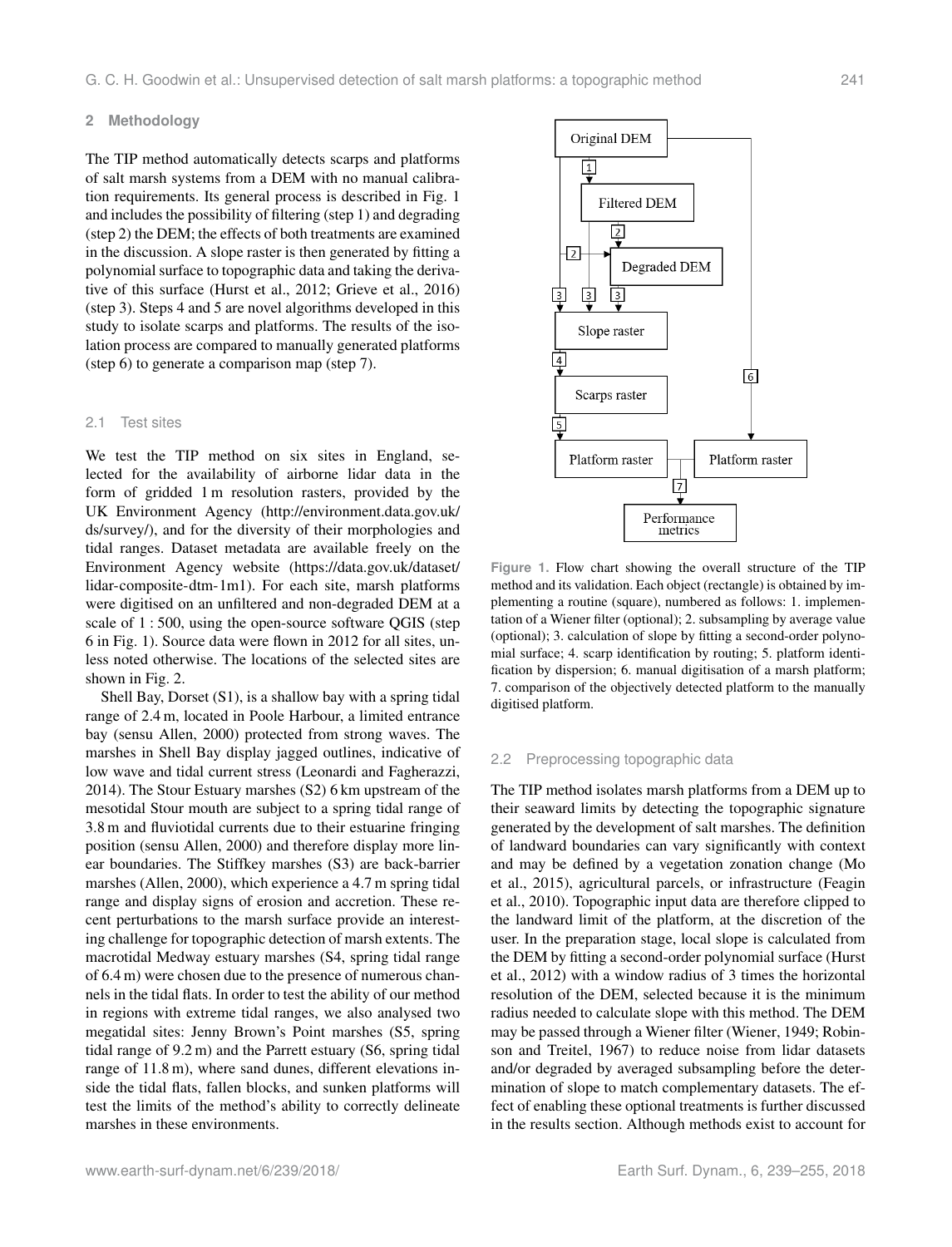<span id="page-3-0"></span>

**Figure 2.** This map shows the six sites selected from the lidar collection of the UK environment agency, coloured by spring tidal range. The sites are numbered as follows: S1: Shell Bay, Dorset; S2: Stour Estuary, Suffolk; S3: Stiffkey, Norfolk; S4: Medway Estuary, Kent; S5: Jenny Brown's Point, Lancashire; S6: Parrett Estuary, Somerset.

vegetation cover in the DEM [\(Hladik and Alber,](#page-15-24) [2012;](#page-15-24) [Wang](#page-16-7) [et al.,](#page-16-7) [2009;](#page-16-7) [Sadro et al.,](#page-16-6) [2007;](#page-16-6) [Chassereau et al.,](#page-14-7) [2011;](#page-14-7) [Mon](#page-15-25)[tané and Torres,](#page-15-25) [2006\)](#page-15-25), we chose not to apply these corrections as we wanted to ensure that the TIP method can be applied without information on the vegetation assemblages at a given site.

# 2.3 Scarp routing

Tidal flats and salt marshes occur mostly on low energy coasts [\(Allen,](#page-14-12) [2000\)](#page-14-12), characterised by low local relief and slopes. They therefore display similar local slope values, and this parameter alone is insufficient to differentiate between tidal flats and marsh platforms. Likewise, although marsh platforms are locally higher than tidal flats and channels, this may not be the case for complex depositional environments (e.g. marshes sheltered by a sand spit), where long-shore declivity may cause portions of the tidal flats to be higher than distant emergent platforms. Therefore, elevation alone, though it may be used to visually identify salt marsh platforms, is insufficient for objective platform detection. We address this problem by investigating transition features such as channel banks and erosion scarps, which are outliers in both slope and elevation rasters. These features are commonly defined by steep local slopes, particularly in mature and eroding systems [\(Defina et al.,](#page-14-10) [2007;](#page-14-10) [Marani et al.,](#page-15-18) [2013\)](#page-15-18). Furthermore, scarps connect marsh platforms to tidal flats and therefore represent a distinct break in elevation between the two. In this study, we focus on the identification of scarps and steep channel banks as a precursor to the detection of platforms, referred to as step 4 in Fig. [1.](#page-2-0)

To reduce computational costs, we delineate an initial search space to initiate the detection of scarps by isolating steep areas of the landscape, weighted by their elevation. We first calculate the relief of each pixel,  $R_i$ :

$$
R_i = z_i - z_{\min},\tag{1}
$$

where  $z_i$  (dimension L) is the elevation of the pixel and  $z_{min}$ (L) is the minimum elevation in the DEM. We then divide this relief by the maximum relief in the DEM to get a dimensionless relief at each pixel,  $R_i^*$ :

$$
R_i^* = \frac{R_i}{z_{\text{max}} - z_{\text{min}}}.\tag{2}
$$

A similar procedure is followed for slope, where Rs (dimensionless) is determined by the slope at a pixel,  $S_i$  minus the minimum slope  $S_{\text{min}}$ :

$$
Rsi = Si - Smin,
$$
 (3)

and the dimensionless version is calculated as

$$
Rs_i^* = \frac{Rs_i}{S_{\text{max}} - S_{\text{min}}}.
$$
\n(4)

We then multiply these two metrics at each pixel to create the dimensionless parameter  $P_i^*$  at each pixel:

$$
P_i^* = R_i^* R s_i^*.
$$
\n<sup>(5)</sup>

This dimensionless product is useful for highlighting steep areas at high elevations (Fig. [3\)](#page-4-0): the higher the value of  $P_i^*$ , the steeper and higher the pixel.  $P_i^*$  could vary between 0 and 1, where a value of 0 would mean that a pixel was at both the lowest elevation and gradient in the DEM, and vice versa for a value of 1.

We use the properties of the probability distribution function (pdf) of  $P^*$  to define the first search space, which we call Ss<sup>∗</sup> . With the exception of macrotidal sites S5 and S6, the pdf of  $P^*$  decreases monotonically with increasing  $P^*$ , and at sites S5 and S6 the pdf decreases monotonically af-ter a peak value (Fig. [3a](#page-4-0)). When  $f(P^*) < max(f(P^*))$  and  $P^*$  > max( $P^*$ ), the derivative of the pdf is negative and increasing; i.e. the slope of the pdf curve becomes gentler with increasing  $P^*$ . We therefore define the threshold value  $P^*$ th where the slope of the pdf is equal to a threshold slope, Spthresh, on the declining limb of the pdf curve (Fig. [3a](#page-4-0)). In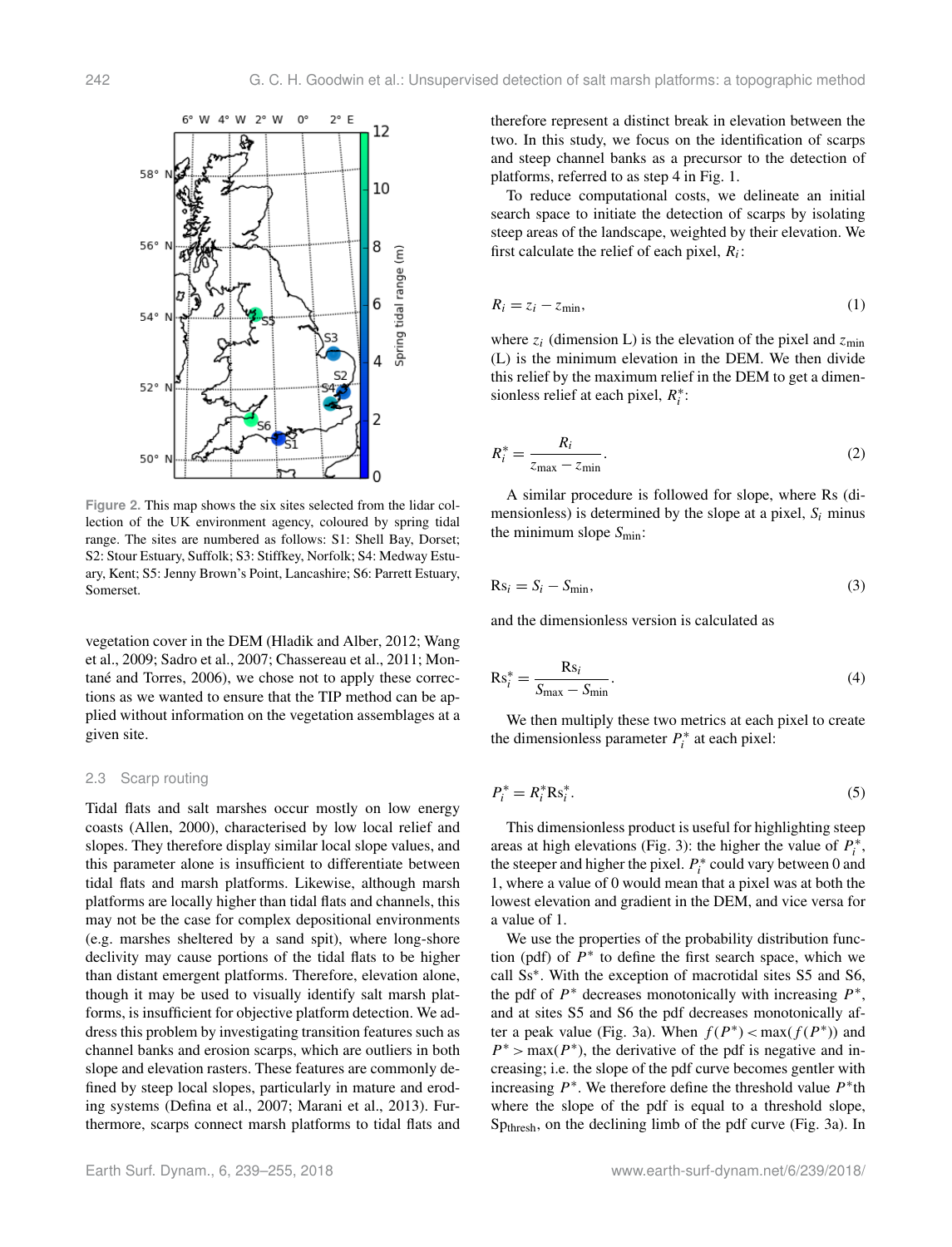<span id="page-4-0"></span>

Figure 3. (a1–6) Frequency distribution of  $P^*$  for sites S1–6. The greyed portion of the plot represents pixels that are not included in the initial search space Ss<sup>\*</sup>; (b) raster representation of  $P^*$  for site S1: Shell Bay. Values of  $P^*$  under  $P^*$ th use the topographic colour scheme, while values above  $P^*$ th use the copper colour scheme and are included in Ss<sup>∗</sup> .

this study, we optimise the threshold value  $Sp_{thresh}$  to improve the classification of each site, as described in the results section. The first search space, Ss<sup>\*</sup>, is defined as those pixels where  $P^* > P^*$ th, as shown in Fig. [3b](#page-4-0). The search space Ss<sup>\*</sup> is also schematically represented as grey cells in Fig. [4a](#page-4-1) (step 4.1)

We then define a square kernel  $K_3$  of three cells in width around each cell in  $Ss^*$ . If more than one cell of  $K_3$  is included in Ss<sup>∗</sup> , the cell containing the local slope maximum in  $K_3$  is flagged as a first-order scarp cell  $Sc_1$ . If one given  $K_3$  already contains an Sc<sub>1</sub> cell that is not the central cell, the central cell will be flagged as an  $Sc<sub>1</sub>$  if, and only if, it is the next local maximum in  $K_3$ . This results in patchwork of first-order scarp cells (step 4.2 in Fig. [4a](#page-4-1)).

For each first-order scarp cell  $(Sc_1)$ , we then flag two second-order cells  $(Sc<sub>2</sub>)$  as neighbouring cells with the next steepest slopes contained in the search space and not in con-tact with each other (red outlines in Fig. [4b](#page-4-1)). If two  $Sc<sub>1</sub>$ cells are adjacent, only the cell with the higher slope will be flagged as a  $Sc<sub>2</sub>$  cell (step 4.3 in Fig. [4b](#page-4-1)). This generates a patchwork of first-order cells (black outlines Fig. [4b](#page-4-1)) flanked

<span id="page-4-1"></span>

**Figure 4.** Schematic example of the scarp detection process through maximum slope routing. Panel (a) shows two steps. Step 4.1: determination of the search space Ss<sup>\*</sup> (greyed cells, darker with arbitrary slope). Step 4.2: determination of local maxima Sc<sub>1</sub> (black outlines with a plus sign). (b) Step 4.3: determination of Sc<sub>2</sub> cells (red outlines). Step 4.4: determination of Sc<sub>n</sub> cells,  $n > 2$ (blue outlines). (c) Step 4.5: elimination of cells where  $max(ZK<sub>9</sub>)$  <  $0.85 \times q_{75}$  (dashed outlines with a minus sign). (d) Step 4.6: elimination of isolated cells (dashed outlines with a minus sign). The arrows represent the progressive selection of scarp cells.

by one or two second-order cells (red outlines in Fig. [4b](#page-4-1)). Starting from the second-order cells  $(Sc<sub>2</sub>)$ , we prolong the scarps by finding the cell with the steepest slope that is not adjacent to another identified scarp cell of two lesser orders, within a  $K_3$  kernel centred on the previously identified cell. For example, on the third iteration,  $Sc<sub>3</sub>$  cells are identified in a  $K_3$  kernel centred on a Sc<sub>2</sub> cell and must not be adjacent to an Sc<sub>1</sub> cell. Generally, Sc<sub>n</sub> cells are identified in a  $K_3$  kernel centred on a  $Sc_{n-1}$  cell and must not be adjacent to an  $Sc_{n-2}$ cell. This routing procedure is applied in all kernels containing no more than two scarp cells and repeated until no cells fit the conditions or the order  $n$  is equal to 100 (blue outlines, step 4.4 in Fig. [4b](#page-4-1)).

This procedure produces a large number of potentially misidentified scarps, as small creeks within the platform and in higher portions of the tidal flat tend to be selected during this procedure. We use a further algorithm to thin these scarps and eliminate creeks. The first procedure eliminates lowelevation scarps. We first define a kernel of nine cells in width  $K_9$  (i.e. a square kernel of 81 pixels with the pixel being interrogated at its centre) and compare its maximum elevation  $max(ZK_9)$  to the 75th percentile  $q_{75}$  of the entire DEM. Cells that do not satisfy the condition max(ZK9) > ZK<sub>thresh</sub>  $\times$   $q_{75}$ are discarded from the final ensemble of scarps (step 4.5 in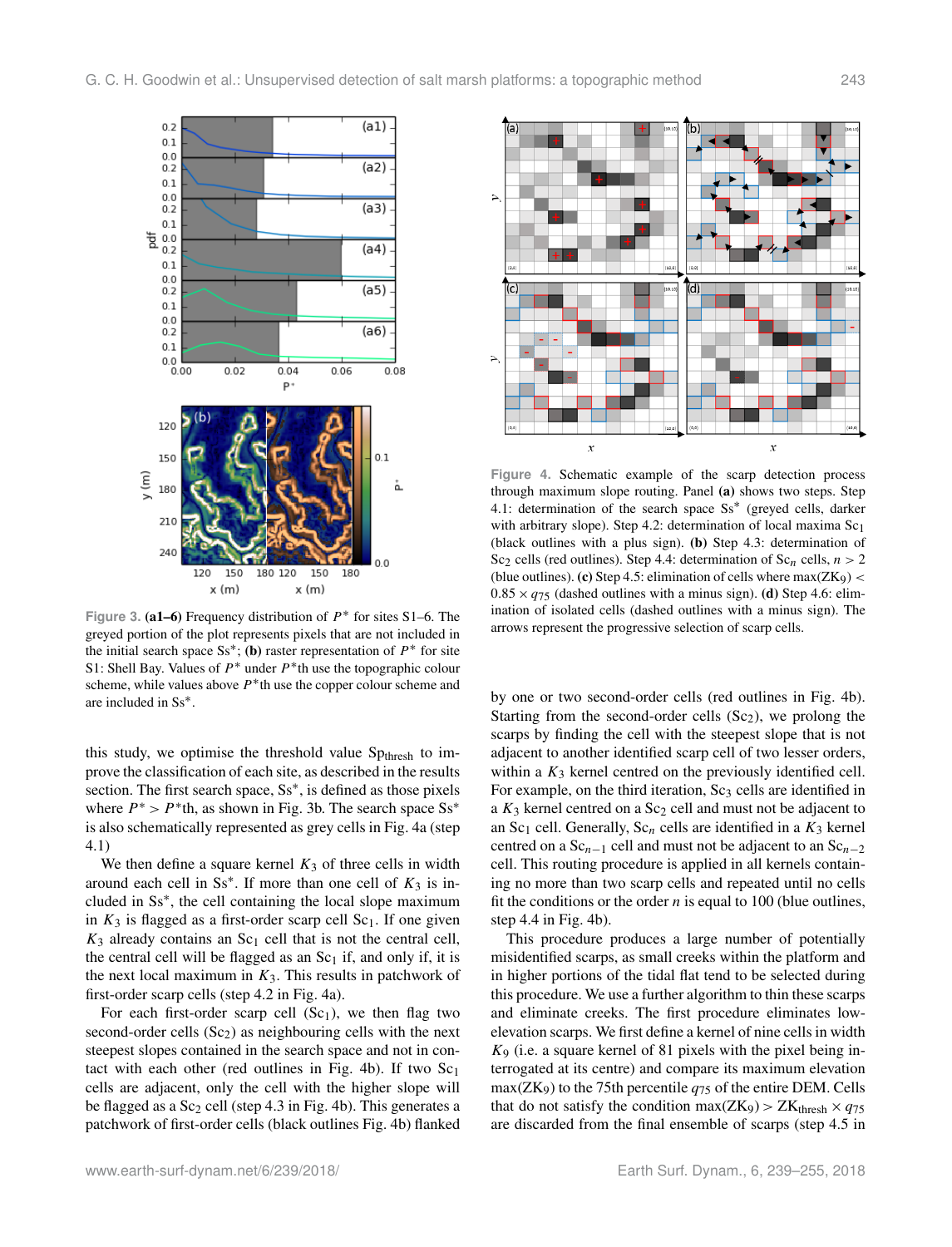Fig. [4c](#page-4-1)), where  $ZK<sub>thresh</sub>$  is a parameter which we optimise below. Each  $K_9$  kernel containing less than eight flagged cells is then discarded from the ensemble of scarps; after this procedure finishes, we are left with the final ensemble of scarps (step 4.6 in Fig. [4d](#page-4-1)).

#### 2.4 Platform identification

We identify marsh platforms based on the final ensemble of scarps (step 5 in Fig. [1\)](#page-2-0). The final ensemble of scarps becomes a new search space  $(Ss<sub>2</sub>)$ . We then create a square kernel three cells in width  $(K_3)$  around each cell in this new search space. Using this kernel we identify first-order platform cells,  $Pc_1$ , which are defined as all cells within  $K_3$  that have higher elevation values than the central cell of the kernel (i.e. those that are higher in elevation than the cells in the final scarp ensemble). We do this because platform cells are located at higher elevations than the scarp cells separating them from tidal flats. We use a kernel rather than a simple blanket elevation threshold over the entire DEM because longitudinal elevation variations may cause some tidal flat cells to be higher than scarp cells. Each  $Pc<sub>1</sub>$  cell that is not adjacent to at least two other  $Pc<sub>1</sub>$  cells is considered a product of isolated situations and eliminated from the ensemble of platform cells.

Following this initial selection of platform cells, we proceed to iteratively fill the platforms. At this point, the initial ensemble of platform cells,  $Pc<sub>1</sub>$ , is clustered around the final ensemble of scarps since we have only used a three-pixelwide kernel centred on scarp cells to create the ensemble of  $Pc<sub>1</sub>$  cells. We then iterate using a filling algorithm. The first iteration uses the cells  $Pc_1$ , the second  $Pc_2$ , and so on. In each iteration of  $Pc_n$  cells, new cells are identified using two kernels, one being larger than the other. First, we define a local elevation condition using an 11-pixel-wide kernel  $K_{11}$ : we find the maximum elevation in this kernel and then subtract 20 cm to define the minimum local elevation for a platform pixel. The 20 cm leeway is applied to account for local elevation variations on the platforms. The algorithm will not identify separate platforms separated by scarps less than this elevation threshold, so on microtidal marshes this threshold can be lowered. We address this limitation in the discussion and Appendix. The threshold is necessary to prevent the algorithm from excluding pools and slight depressions in the platform surface.

We then use a three-pixel-wide kernel  $(K_3)$  within  $K_{11}$  to identify any cells in the next iterations' platform ensemble  $(Pc_{n+1})$ . These cells must meet two conditions: (i) they are higher than the local elevation threshold identified with the 11-pixel kernel, and (ii) their distance to the nearest cell in the final scarp ensemble is greater than their distance to platform cells from previous iterations. The first condition is simply to ensure the platform is indeed a low-relief surface, and the second is to ensure the iterative process fills the platform away from the scarps. The second condition is also necessary to ensure the platform filling process does not cross scarps. This iterative process is repeated until  $n$  reaches an arbitrary value of 100, found to be sufficient to fill the entirety of the platform surface area for our sites.

This process results in platform surfaces that are spatially continuous, but in some instances sections of the tidal flat with relatively high elevations may also have been identified as marsh platforms. These areas are lower than marsh platforms by the height of the scarp separating them. We filter these cells by using the elevation properties of the entire DEM. A number of authors have shown that there is a gap in the probability distribution of elevations in intertidal landscapes that separates the majority of tidal flats from the majority of marsh platforms in microtidal environments (e.g. [Fagherazzi et al.,](#page-14-9) [2006;](#page-14-9) [Defina et al.,](#page-14-10) [2007;](#page-14-10) [Carniello et al.,](#page-14-13) [2009\)](#page-14-13). Such a separation, demonstrated by the decrease in probability between the grey and blue surfaces in Fig. [5,](#page-6-0) is also observed in our meso- and macrotidal sites, including megatidal environments such as the Parrett estuary (Fig. [9\)](#page-10-0). We search for this separation using the probability distribution of elevation,  $pdf(z)$ , of all cells  $Pc_n$ , divided in 100 elevation bins. We determine that the most frequent elevation bin,  $z_{\text{max(pdf(z))}}$ , is the most likely to contain cells correctly assigned to the platform ensemble, as the relief of marsh platforms is lower than that of tidal flats. Therefore, only elevations lower than  $z_{\text{max(pdf(z))}}$  may contain cells misidentified as marsh platforms.

We then must identify which cells from the population of cells lower than  $z_{\text{max(pdf(z))}}$  form part of the platform, and which do not. To do this, we truncate low elevations that have a low probability (red curves in Fig. [5\)](#page-6-0) to remove the long tail of low elevations from our initial platform identification. We take the probability distribution of the elevation of the remaining platform cells and calculate the mean probability pdf (i.e. we average the probability from the 100 bins). We then search for  $rz$ <sub>thresh</sub> consecutive elevation bins that lie below the elevation of the maximum probability elevation that have lower probabilities than this average. The reason we use consecutive bins is that we do not want the minimum elevation to be determined by a single low-probability elevation that has spuriously arisen from the binning process. Once we find  $rz<sub>thresh</sub>$  consecutive elevation bins meeting these criteria, we remove all cells lower than and including the highest cell that lies within the  $rz$ <sub>thresh</sub> consecutive bins. We optimise the parameter  $rz$ <sub>thresh</sub> below.

Having eliminated these low-elevation, low-probability cells, we also mark all cells higher than  $z_{\text{max}(f(z))}$  as platform cells. This may still out leave pools and pans, and platform edges remain jagged. Our final procedure aims to eliminate these artifacts using the following procedure: for a given value of the order *n*, we search in the ensemble of  $Pc_n$  cells for cells that are surrounded by more than six Pc cells of any order within a  $K_3$  kernel. The two or less empty cells in  $K_3$  are then attributed the order  $n - 1$ . By iterating through values of  $n$ , starting with the order 100 and finishing with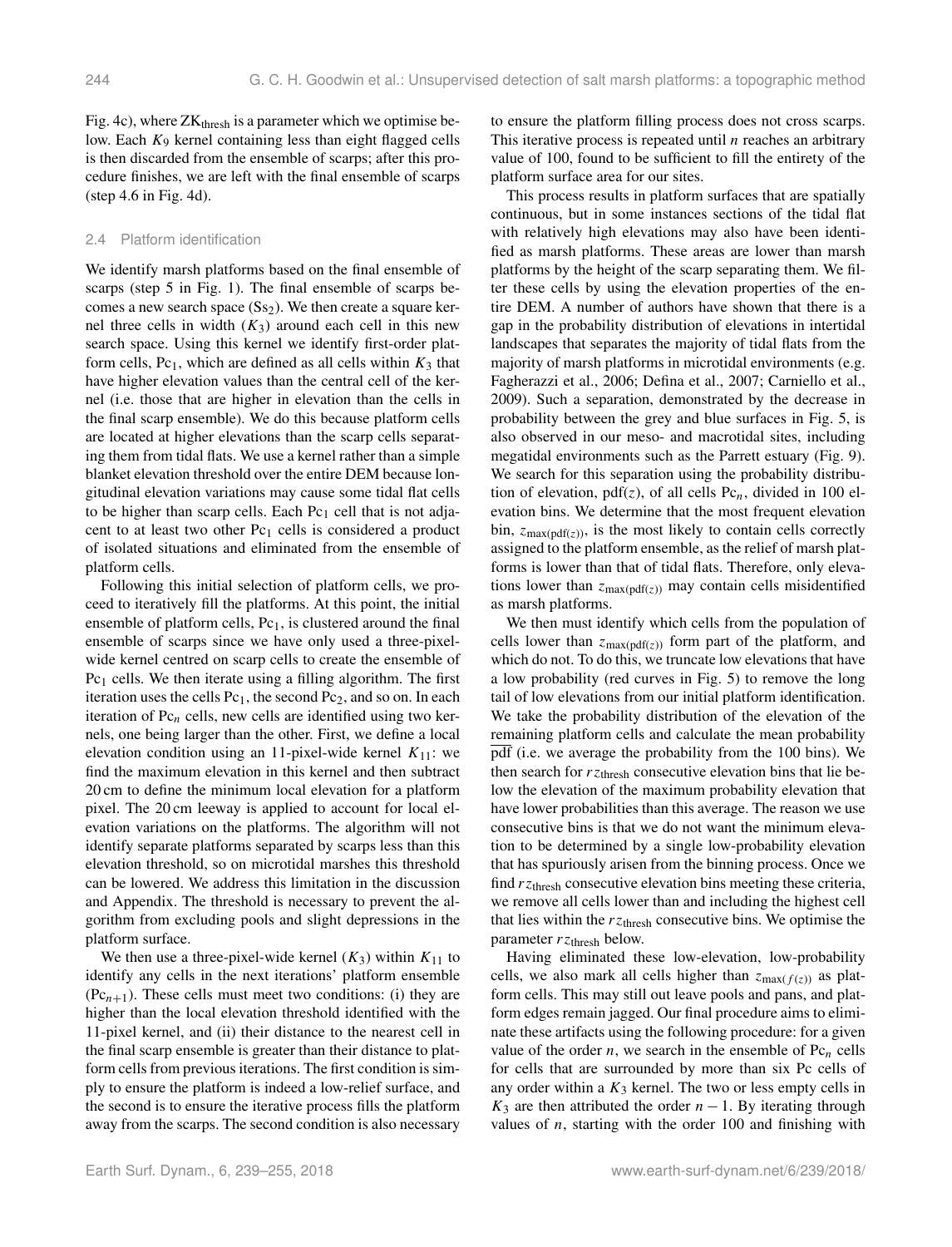<span id="page-6-0"></span>

**Figure 5.** Diagram describing the elimination of the tail of the elevation probability distribution function for site S1. The grey filled surface is the pdf of elevation for the original DEM. The dark red line is the pdf of elevation of the platform after the dispersion process. The orange line is the pdf of elevation of the platform after truncation of the tail of the distribution. The blue line is the pdf of elevation of the platform after filling pools and jagged outlines and after the addition of scarps in the platform ensemble. The dark blue line, associated to the blue filled surface, is the pdf of elevation for the final platform, after the tail of its distribution is truncated a second time. All distributions in this plot are forced to display the same maximum for clarity.

the order 2, we progressively fill pools and jagged borders of the platform (Fig. [6a](#page-6-1)). Choosing six as the minimal number of platforms cells in each  $K_3$  necessary to execute this "reverse filling" procedure, we ensure that no headlands are generated. We then integrate scarp cells that are connected to platform cells into the platform ensemble with an order greater than 100. We then repeat the "reverse filling" process (Fig. [6b](#page-6-1)) and execute low-elevation elimination procedure (see blue curves in Fig. [5\)](#page-6-0) to obtain the final platform ensemble.

#### 2.5 Performance metrics

In order to evaluate the performance of the TIP method, we compare its outputs to manually digitised platforms for all of our test sites (step 7 in Fig. [1\)](#page-2-0). For each grid cell in the detected (automatically processed) and the reference (manually digitised) outputs, we assign the boolean value "true" to the marsh platform and "false" to the tidal flat. The results are classified as follows: true positives correspond to matching true cells in the tested and reference outputs, true negatives to matching false cells, false positives to true cells in the tested output that are false in the reference output, and

<span id="page-6-1"></span>

**Figure 6.** Schematic example of the reverse platform filling process. (a) Step 5.1: filling of empty cells adjacent to  $Pc_n$  cells (grey, dark blue, and blue cells) with an order  $n - 1$  (dark blue, blue, and light blue cells). (b) Step 5.2: filling of empty cells adjacent to  $Pc_n$ cells (grey cells) with an order  $n - 1$  (green cells) when scarp cells (black outlines) are included in the platform ensemble. The arrows indicate the dispersion pattern.

false negatives to false cells in the tested output that are true in the reference output. The performance of the method is then evaluated using three metrics based on the numbers of true positive (TP), true negative (TN), false positive (FP), and false negative (FN) cells, respectively. The accuracy (Acc) [\(Fawcett,](#page-15-26) [2006\)](#page-15-26) describes the likelihood of cells in the tested raster corresponding to the reference raster:

$$
Acc = \frac{TP + TN}{TP + TN + FP + FN}.
$$
\n(6)

We also test the performance of the method by reporting two other metrics: the precision, Pre, and the sensitivity, Sen [\(Fawcett,](#page-15-26) [2006\)](#page-15-26). The precision represents the likelihood of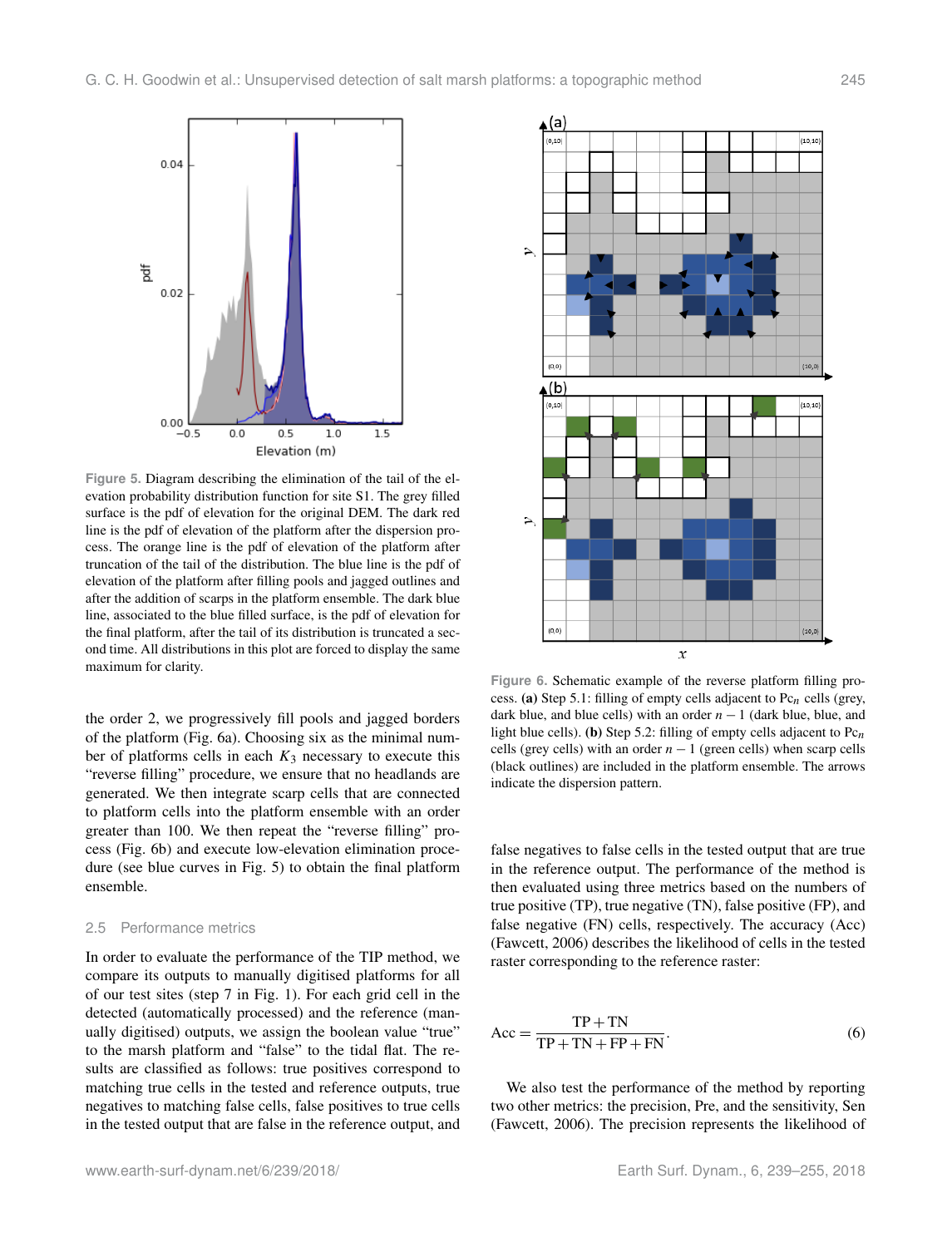the tested raster overestimating the positives compared to the reference:

$$
\text{Pre} = \frac{\text{TP}}{\text{TP} + \text{FP}}.\tag{7}
$$

Conversely, the sensitivity, Sen, represents the likelihood of the tested raster missing positives compared to the reference:

$$
Sen = \frac{TP}{TP + FN}.
$$
\n(8)

If the results of the TIP method perfectly matched that of the manual digitisation, all three metrics would have a value of 1.

#### **3 Results**

#### 3.1 Parameter optimisation

The TIP method contains three user-defined, nondimensional parameters occurring in sequence during the detection process. The first parameter, Spthresh, determines the threshold value  $P^*$ th for the high-pass filter leading to the selection of the initial search space, shown in Fig. [3a](#page-4-0). The parameter Sp<sub>thresh</sub> influences the solution of the equation  $\frac{df}{dP^*} = Sp_{\text{thresh}}$ . The second parameter, ZK<sub>thresh</sub>, determines the condition on the refinement of existing scarps in the high-pass filter max( $ZK_9$ ) >  $ZK_{thresh} \times q_{75}$ , schemat-ically represented in Fig. [4.](#page-4-1) The third parameter,  $rz_{\text{thresh}}$ , is used in the platform dispersion process to determine which percentage of the elevation range below pdf is maintained in the platform ensemble. In this study, these parameters were set to maximise the average accuracy  $(\overline{Acc})$  across test sites (Fig. [7\)](#page-8-0): the optimised values (Sp<sub>thresh</sub> =  $-2.0$ ,  $ZK_{\text{thresh}} = 0.85$ ,  $rz_{\text{thresh}} = 8$ ) were used for the subsequent performance analysis. Users may modify these parameters as directed in the code documentation to better fit their study sites.

# 3.2 Validation and applicability

Figure [8](#page-9-0) shows the performance of the TIP method for all six sites, discriminating between the use or absence of a Wiener filter and evaluating how the resolution of the topographic data influences the results. We also provide the full performance metrics in Appendix A (Tables [A1](#page-12-0) to [A6\)](#page-12-1). We find the method's accuracy to be on average 94.8 % at the data's native resolution of 1 m, whether we apply a Wiener filter (Fig. [8a](#page-9-0)2) or not (Fig. [8a](#page-9-0)1). Degrading the DEM resolution still results in accuracy of above 90 %, although it decreases to around 60 % for microtidal site S1 at a resolution of 3 m. Applying a Wiener filter to the data causes a slight decrease in accuracy and precision (Fig. [8b](#page-9-0)2), but an increase in sensitivity (compare Fig. [8c](#page-9-0)2 to c1). Examining the results of all of the metrics shows that resolution degradation up to 3 m, as well as the use of a Wiener filter, primarily causes an increase in false positives and therefore an overestimation in the extent of the marsh platform. For sites S2 to S6, we observe little change in performance metrics with resolution degradation up to 3 m.

We suggest that all three performance metrics should be used when optimising the TIP method for a study site, as no combination of two metrics provides comprehensive insight into TIP uncertainties. Furthermore, although average accuracies remain above 85 % for resolutions of 4 to 5 m, we recommend caution when using the method at these resolutions, particularly in micro- to mesotidal settings where features may be smoothed beyond the method's recognition capacities. Use of the TIP method is not recommended for resolutions coarser than 5 m due to the very low accuracies observed for our test sites, making this method adapted to high-resolution data sources such as airborne lidar or photogrammetry.

#### **4 Discussion**

#### <span id="page-7-0"></span>4.1 Influence of site morphology on the TIP method

In order to examine the performance of the method in sites with varying morphological characteristics, we compare the probability distribution functions of elevation from the digitised platforms to the platforms detected using the TIP method (Fig. [9\)](#page-10-0). Figure [9a](#page-10-0)–f show that a left-hand tail is present for the digitised platforms, whereas platforms detected by TIP show a sharp decrease in the pdf at these elevations: this indicates the presence of more false negatives than false positives at the lowest elevations of the marsh platform. This suggests that the TIP method excludes more features with a low elevation than manual digitisation, which correspond to tidal creeks and sunken terraces at the edge of the platform. However, this does not imply that the TIP method cannot identify multiple terraces within a platform, as shown by the multiple local maxima in the detected pdf in Fig. [9d](#page-10-0) and f.

We also show maps of the TIP method's performance for each test site in order to explore this spatial variability in feature detection (Fig. [10\)](#page-10-1). For instance, the dominance of false positives over false negatives in Fig. [10a](#page-10-1) (site S1) suggests that the method tends to overestimate the extent of jagged, low-relief marsh platforms, which are common in the sheltered microtidal bays characterising this site. This is the product of two factors: (i) identified scarps are not always complete in microtidal environments, as scarps tend to be small and therefore liable for elimination by our elevation threshold (see Fig. [4,](#page-4-1) step 4.5); and (ii) the reverse dispersion process (see Fig. [6\)](#page-6-1) is then likely to encroach on the tidal flat. This phenomenon is exacerbated by coarse grids or denoised datasets (e.g. Fig. [8a](#page-9-0)1 and a2) where high slope values are smoothed and filtered out in the scarp detection process.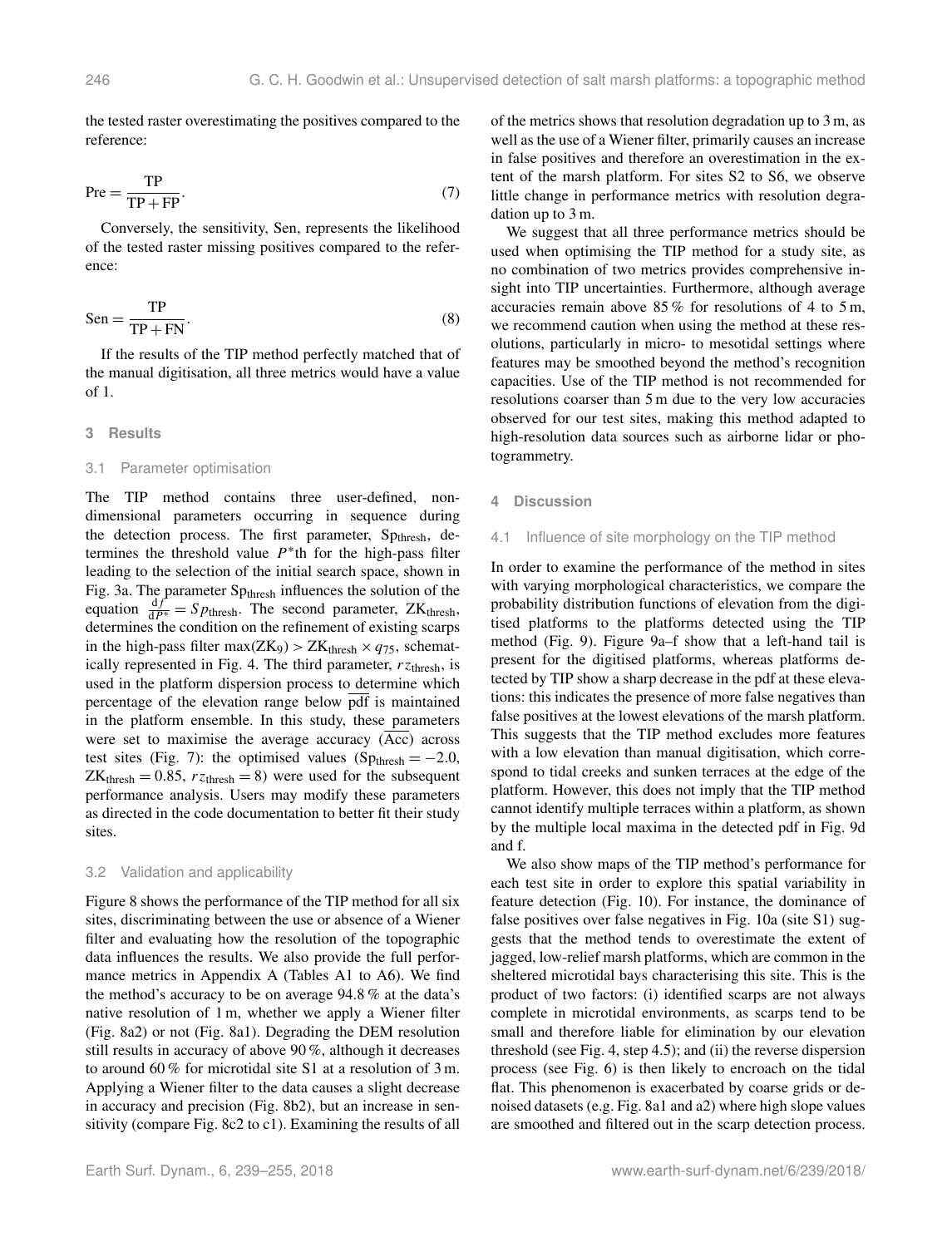<span id="page-8-0"></span>

**Figure 7.** Accuracy charts used to optimise the three user-defined parameters for the six test sites, each site being coloured by spring tidal range, with no filter. Each group of bars represents the accuracy for one parameter value when applied to all the test sites. The mean accuracy appears above each group. (a) Accuracy for the parameter Opt1; the retained value for Opt1 is −2.0. (b) Accuracy for the parameter Opt2; the retained value for Opt2 is 0.85. (c) Accuracy for the parameter Opt3; the retained value for Opt3 is 8.

In our meso- to macrotidal sites S2 to S4 (Fig. [10b](#page-10-1)–d), the method results in false negatives corresponding to the location of tidal creeks. These creeks were purposefully included in the marsh platform during the digitisation process but were identified as part of the tidal flat by the TIP method. This result indicates that our method often characterises creek banks as platform scarps due to their morphological similarity.

Other coastal landforms may generate false positives, as seen in Fig. [10c](#page-10-1)–f. In these cases, the position of the scarp line differs between the digitised and the TIP-detected platforms due to elevated portions of the tidal flat being adjacent to the marsh platform. This suggests that some areas of the tidal flat are topographically closer to the platform than to the rest of the tidal flat and may represent areas likely to be colonised by pioneer vegetation, even though they might not be vegetated at the time of data acquisition. Conversely, sunken platforms or fallen blocks that are not delineated by scarps may generate false negatives, as seen in the central area of Fig. [10e](#page-10-1).

Although the TIP method was tested using salt marshes located in England, the scarp and platform association is a common feature to many salt marshes around the world,

making the TIP method applicable over a wide range of geographic areas. Furthermore, the TIP method does not require the precise topography of the platform to function, making it relatively insensitive to unequal removal of vegetation between different DEM sources. The presence of vegetation induces positive errors in the DEM, which counter-intuitively may be useful when applying the TIP method, as this artificially increases the platform height and therefore the scarp slope. Examples of sites outside the United Kingdom are included in Fig. [B2](#page-13-0) and were selected to demonstrate the versatility but also the limits of the TIP method.

#### 4.2 Future developments

As discussed in Sect. [4.1,](#page-7-0) the TIP method currently excludes tidal creeks from the marsh platform, leading to discrepancies when compared to manual digitisation. Therefore, we would expect the TIP method to underperform on highly dissected marsh platforms. As a proxy for the dissection of the platform by tidal creeks, we digitise tidal creek centrelines from the DEM. We then calculate the total length of tidal creeks included in the digitised platform divided by the platform surface area. We refer to this quantity as the dissection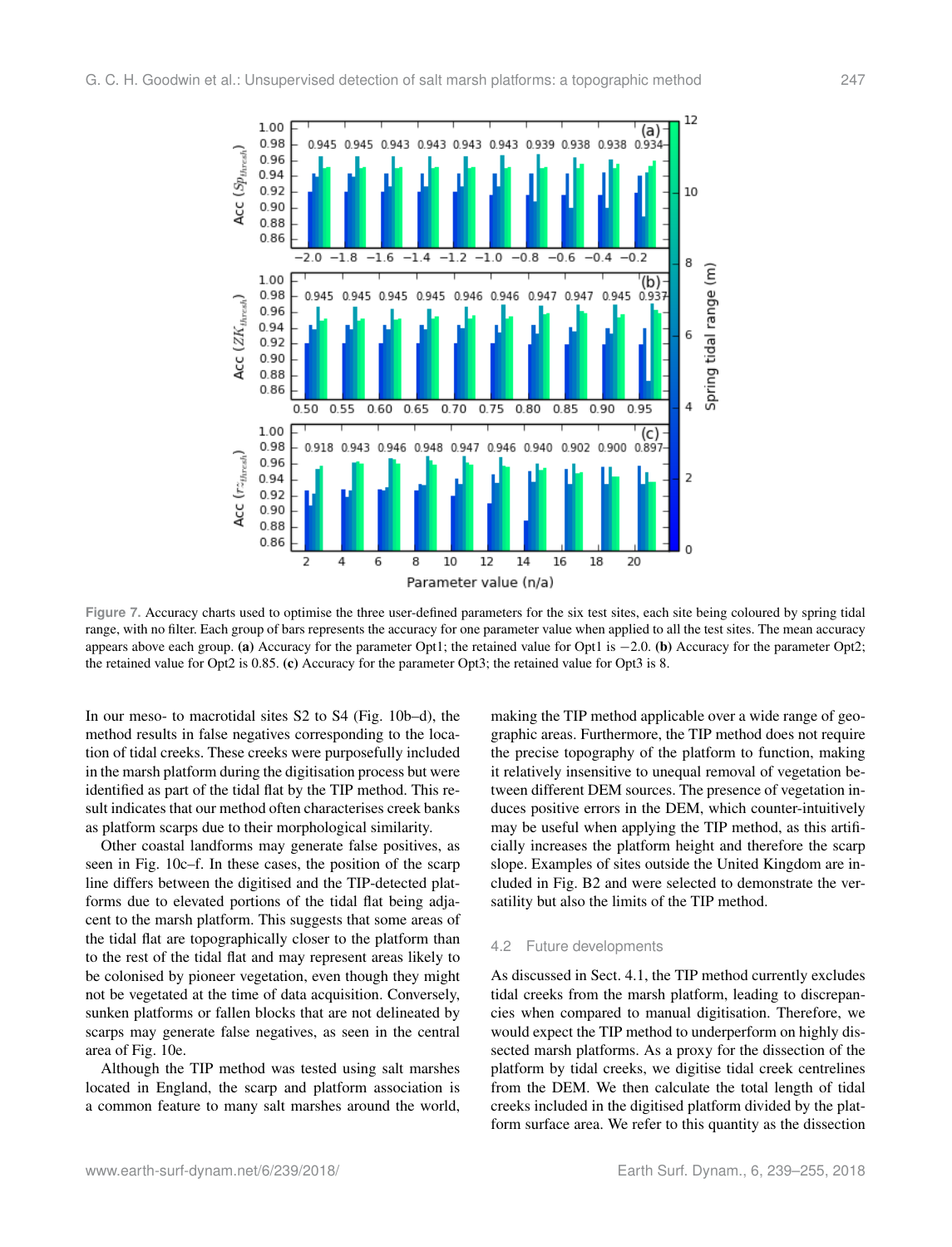<span id="page-9-0"></span>

**Figure 8.** Performance of the platform detection method for all sites, coloured according to their spring tidal range; (a1) accuracy of the method when no filter is used; (a2) accuracy of the method when using a Wiener filter; (b1) precision of the method when no filter is used; (b2) precision of the method when using a Wiener filter; (c1) sensitivity of the method when no filter is used; (c2) sensitivity of the method when using a Wiener filter.

index (DI). In Fig. [11,](#page-11-0) we examine the capacity of the TIP method to determine the area and perimeter of marsh platforms according to their dissection index. We find that for all test sites, TIP-detected area remains within 10 % of the digitised area, whereas TIP-detected perimeter increases steadily with dissection index, confirming that the exclusion of tidal creeks by the TIP method is consistently stricter than by digitisation. However, neither the TIP method nor manual digitisation offers an objective solution to detect tidal creeks. For a comprehensive analysis of marsh platforms, we recommend that objective platform detection be used in conjunction with objective creek detection methods such as those developed by [Fagherazzi et al.](#page-14-8) [\(1999\)](#page-14-8) and [Liu et al.](#page-15-16) [\(2015\)](#page-15-16). Furthermore, future developments of the TIP method will include an objective creek detection method adapted from these publications, as well as channel network extraction methods developed for fluvial channels by [Clubb et al.](#page-14-14) [\(2014\)](#page-14-14), to ensure that tidal creeks are detected as separate objects.

The morphological characteristics of prograding marshes are different from those of established platforms: consequently, vegetation patches and pioneer zones are not the object of the TIP method. Specifically, prograding margins and

vegetation patches tend to have a relief and slope that are close to those of the tidal flat, making their outlines invisible to the scarp routing process. The combined absence of scarps and low relief of prograding marshes then interfere with the 20 cm leeway included in the platform filling process and cause an excess of false positives. Users may reduce this leeway to improve accuracy (see Fig. [B2b](#page-13-0)1), but we discourage the use of the TIP method to identify vegetation patches and prograding margins. However, these dynamic features are the centrepiece of salt marsh development and would benefit from reproducible monitoring methods. Future research may build on the works of [Balke et al.](#page-14-15) [\(2012\)](#page-14-15) to determine characteristic morphologies of prograding marshes, thus providing the necessary groundwork to enable reproducible monitoring.

# 4.3 Potential for monitoring

As well as providing us with the ability to automate the delineation and analysis of marsh platforms across multiple sites, our method also allows the objective detection of change in marsh extent through time, with important implications for habitat monitoring or carbon storage evaluation. We test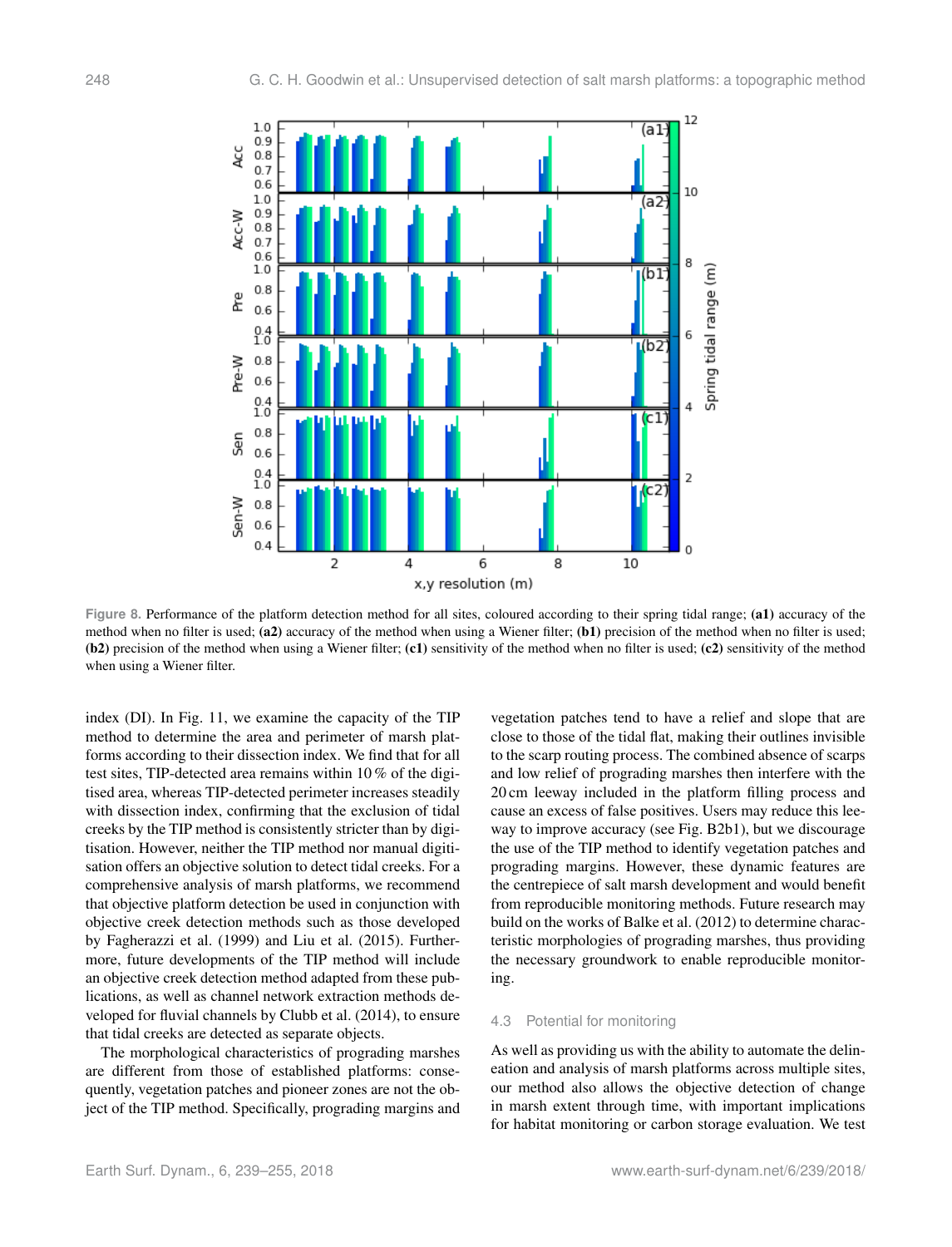<span id="page-10-0"></span>

**Figure 9.** Elevation distribution functions for sites S1 to S6 (panels (a) to (f), respectively). The red line corresponds to the elevation distribution for the reference rasters. The filled area corresponds to the elevation distribution of the automatically processed rasters, coloured according to their spring tidal range. The grey line represents the elevation distribution of the original DEM, with frequency maxima set to match those of the automatically processed rasters so as to nullify the effect of empty cells.

the capacity of the TIP method to monitor temporal change through the example of site S6, which was affected by heavy rainfall in the summer of 2007, resulting in high discharge in rivers such as the Parrett. The 1 m lidar data distributed by the Environment Agency shows that between March and October 2007 the north-eastern corner of site S6 underwent significant erosion. Blue pixels indicating loss of elevation (between March and October) in Fig. [12a](#page-11-1) bear the characteristic shape of slope failures and intersect the both the automatically and manually detected platform outline of March 2007, showing that the October platform outline is further inland.

This retreat of the marsh platform is observed both by the objectively classified (Fig. [12b](#page-11-1)) and the manually digitised platforms (Fig. [12c](#page-11-1)). However, whereas the digitisation effort focuses on the large bank failures, the TIP method also detects small changes in the DEM at the platform margin (visible in Fig. [12a](#page-11-1) and b) and may detect them as changes in marsh platform extent. Consequently, despite a close corre-

<span id="page-10-1"></span>

**Figure 10.** Rasters comparing digitised versus extracted marsh platforms superimposed on hillshade data for all six sites after detection with no Wiener filtering. Black areas are outside of the detection domain and contain no data. Yellow areas correspond to true positives (TPs) and transparent areas to true negatives (TNs). Red areas correspond to false positives (FPs) and blue areas to false negatives (FNs). Ticks are placed 50 m apart. The sites are numbered as follows: (a) Shell Bay, Dorset; (b) Stour Estuary, Suffolk; (c) Stiffkey, Norfolk; (d) Medway Estuary, Kent; (e) Jenny Brown's Point, Lancashire; (f) Parrett Estuary, Somerset.

spondence between TIP-determined marsh outlines and digitised outlines (Fig. [12a](#page-11-1)) near the bank failures, the digitised volume loss is only 81 % of the objectively detected volume loss. Pioneer zones, characterised by shallow slopes and rapid, uneven elevation changes, are also likely to generate small topographic differences between the DEMs.

# **5 Conclusions**

In this study, we have presented a novel method which uses the topographic signature of salt marsh platforms to determine their seaward extent on high-resolution DEMs. By combining non-dimensional search parameters and empirical calibration, it separates marsh platforms from tidal flats with over 90 % accuracy for source data of up to 3 m in grid resolution, a result sufficient to allow quantitative morphology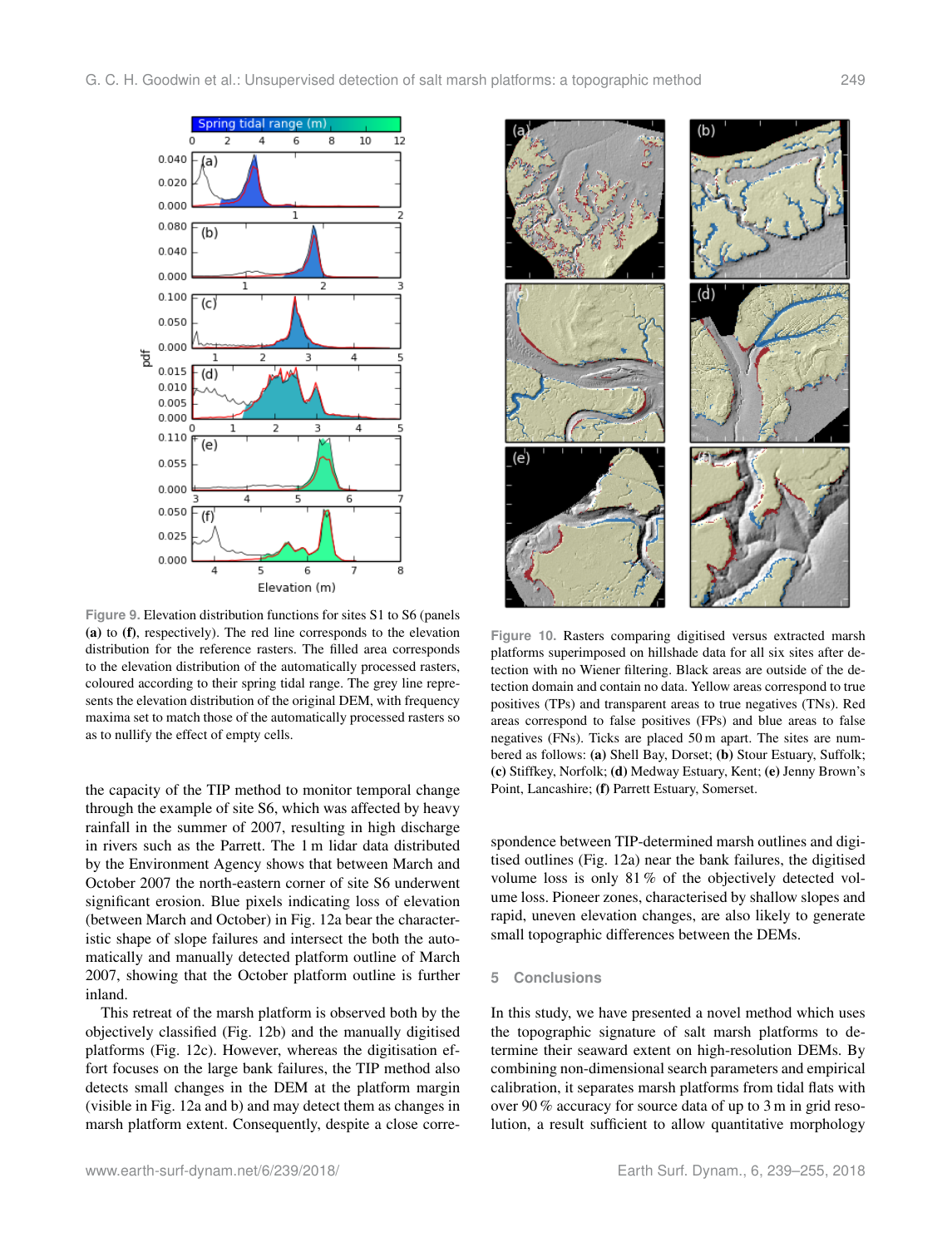<span id="page-11-0"></span>

**Figure 11.** Ratio of TIP over digitised area (circles, red outlines) and perimeter (diamonds, black outlines) for sites S1 to S6 at the native resolution of 1 m, with no Wiener filtering, as a function of dissection index. Here, dissection index is defined as the ratio of the total length of tidal channels within the digitised marsh platform over the area of the digitised marsh platform and is not bounded by drainage basins. The greyed area corresponds to a 10 % buffer around the line of equation  $y = 1$ .

analyses and monitoring, particularly for eroding marshes where scarps are clearly defined. Independence from environmental variables means that our method can be used to complement spectral data for identifying plant types, to better understand feedbacks between sedimentation, deposition, and biomass. We tested our method on six sites with a wide range of spring tidal ranges and found that tidal range has no significant impact on the detection accuracy. Furthermore, the presence of algae, kelp, or duckweed as well as varying vegetation reflectance properties, which may induce specific calibrations with spectral methods [\(Morris et al.,](#page-15-27) [2005\)](#page-15-27), do not affect our results (barring mounds of stranded algae large enough to affect topography). Although we did not test the performance of the TIP method on DEM resolutions finer than 1 m, the option of applying a Wiener filter to reduce DEM noise is available to accommodate DEMs generated from unclassified point clouds, which have higher surface roughness. When combined with creek detection methods, we expect the performance of the TIP method to improve with fewer false negatives. This would also allow the discrimination of channel evolution within the marsh platform and on the tidal flat, allowing us to simultaneously explore the development of marsh platforms and tidal creeks [\(D'Alpaos et al.,](#page-14-16) [2007,](#page-14-16) [2010\)](#page-14-17) in sites with strong tidal forcing.

<span id="page-11-1"></span>

**Figure 12.** (a) Comparison of marsh areas for a portion of S6 between March (green lines) and October (orange lines) 2007, superimposed on hillshade data of October 2007. Bright lines correspond to the automatically detected marsh boundary, whereas faded lines correspond to digitised marsh boundaries. Green faded lines are mostly covered by bright green lines. Coloured surfaces indicate elevation gain or loss between March and October 2007. (b) Map of elevation loss and gain associated to marsh platform evolution, according to the TIP method. Total volume loss is  $1188 \text{ m}^3$ . (c) Map of elevation loss and gain associated to marsh platform evolution, according to manual digitisation. Total volume loss is  $966 \text{ m}^3$ .

Furthermore, the unsupervised detection of marsh platforms from their topography alone reduces the computational cost of topographic analysis compared to spectral studies. This promotes the consideration of salt marshes as topographic objects as well as ecological systems, facilitating holistic, data-driven studies on salt marsh ecogeomorphic responses, and testing existing models of ecogeomorphic feedback (e.g. [Fagherazzi et al.,](#page-14-11) [2012\)](#page-14-11). It also encourages us to think of the topographic object separately from the ecological system: mismatches in their respective boundaries may therefore be used to investigate accretion processes and pioneer zone growth in continuation with the works of [Balke](#page-14-18) [et al.](#page-14-18) [\(2014\)](#page-14-18) and [Hu et al.](#page-15-6) [\(2015\)](#page-15-6). The examination of such processes at smaller scales, such as those obtained with terrestrial lidar stations, may also reveal characteristic accretion patterns [\(Balke et al.,](#page-14-15) [2012\)](#page-14-15) which topographic methods may objectively detect. Other developments of this method may, in time, enable the detection of the spatial extent of other ecosystems, such as riparian wetlands and mangrove limits.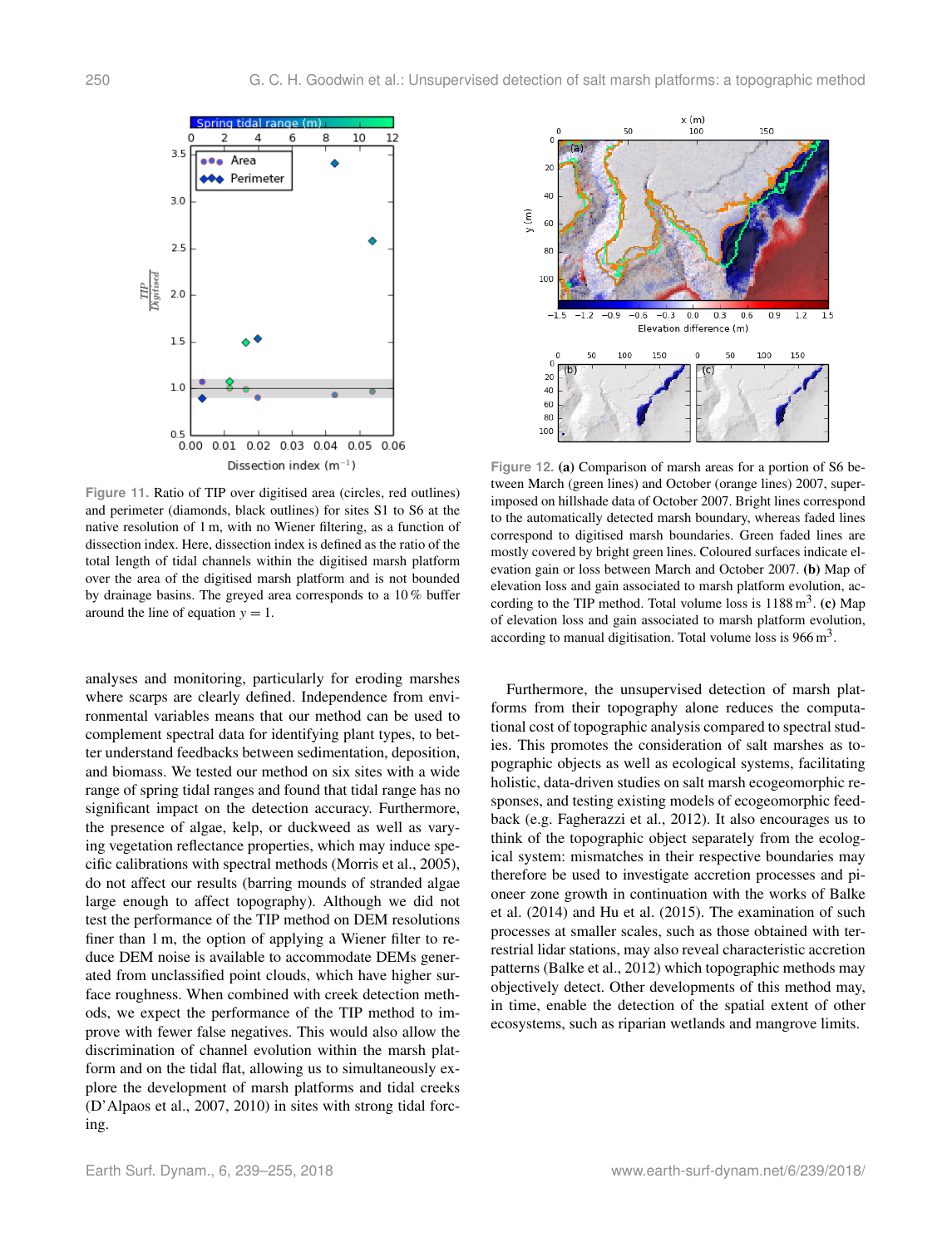**Appendix A: TIP performance tables**

| Resolution<br>(m) | S1    | S <sub>2</sub> | S <sub>3</sub> | S <sub>4</sub> | S5    | S6    |
|-------------------|-------|----------------|----------------|----------------|-------|-------|
| 1.0               | 0.907 | 0.940          | 0.936          | 0.967          | 0.963 | 0.952 |
| 1.5               | 0.876 | 0.934          | 0.948          | 0.926          | 0.953 | 0.950 |
| 2.0               | 0.868 | 0.921          | 0.950          | 0.942          | 0.945 | 0.919 |
| 2.5               | 0.891 | 0.926          | 0.948          | 0.955          | 0.942 | 0.926 |
| 3.0               | 0.646 | 0.897          | 0.944          | 0.954          | 0.946 | 0.935 |
| 4.0               | 0.643 | 0.861          | 0.932          | 0.942          | 0.945 | 0.909 |
| 5.0               | 0.869 | 0.872          | 0.915          | 0.927          | 0.941 | 0.897 |
| 7.5               | 0.778 | 0.682          | 0.804          | 0.806          | 0.942 | 0.376 |
| 10.0              | 0.599 | 0.771          | 0.786          | 0.603          | 0.882 | 0.376 |
|                   |       |                |                |                |       |       |

<span id="page-12-0"></span>**Table A1.** Table of accuracy for sites S1 to S6 (columns) with no Wiener filter, for resolutions varying between 1 and 10 m (rows).

|  |  |  | Table A4. Table of accuracy for sites S1 to S6 (columns) with a               |  |
|--|--|--|-------------------------------------------------------------------------------|--|
|  |  |  | Wiener filter, for resolutions varying between $1$ and $10 \text{ m}$ (rows). |  |

| Resolution<br>(m) | S1    | S <sub>2</sub> | S <sub>3</sub> | S <sub>4</sub> | S5    | S6    |
|-------------------|-------|----------------|----------------|----------------|-------|-------|
| 1.0               | 0.900 | 0.943          | 0.948          | 0.961          | 0.950 | 0.948 |
| 1.5               | 0.847 | 0.857          | 0.948          | 0.963          | 0.953 | 0.950 |
| 2.0               | 0.868 | 0.854          | 0.950          | 0.956          | 0.945 | 0.919 |
| 2.5               | 0.890 | 0.938          | 0.948          | 0.964          | 0.942 | 0.923 |
| 3.0               | 0.646 | 0.928          | 0.947          | 0.962          | 0.945 | 0.935 |
| 4.0               | 0.824 | 0.832          | 0.931          | 0.964          | 0.945 | 0.910 |
| 5.0               | 0.717 | 0.882          | 0.904          | 0.961          | 0.941 | 0.910 |
| 7.5               | 0.777 | 0.698          | 0.854          | 0.965          | 0.942 | 0.376 |
| 10.0              | 0.593 | 0.771          | 0.833          | 0.945          | 0.870 | 0.376 |

**Table A2.** Table of precision for sites S1 to S6 (columns) with no Wiener filter, for resolutions varying between 1 and 10 m (rows).

| Resolution<br>(m) | S1    | S <sub>2</sub> | S3    | S4    | S <sub>5</sub> | S6    |
|-------------------|-------|----------------|-------|-------|----------------|-------|
| 1.0               | 0.837 | 0.979          | 0.985 | 0.972 | 0.973          | 0.916 |
| 1.5               | 0.763 | 0.970          | 0.977 | 0.974 | 0.953          | 0.910 |
| 2.0               | 0.753 | 0.971          | 0.976 | 0.967 | 0.941          | 0.890 |
| 2.5               | 0.789 | 0.961          | 0.976 | 0.969 | 0.942          | 0.889 |
| 3.0               | 0.518 | 0.959          | 0.975 | 0.974 | 0.943          | 0.880 |
| 4.0               | 0.513 | 0.951          | 0.977 | 0.968 | 0.942          | 0.835 |
| 5.0               | 0.787 | 0.936          | 0.989 | 0.932 | 0.932          | 0.896 |
| 7.5               | 0.765 | 0.908          | 0.988 | 0.956 | 0.949          | 0.376 |
| 10.0              | 0.475 | 0.699          | 0.992 | 0.000 | 0.947          | 0.376 |

**Table A3.** Table of sensitivity for sites S1 to S6 (columns) with no Wiener filter, for resolutions varying between 1 and 10 m (rows). The term "nan" indicates "not a number".

| Resolution<br>(m) | S1    | S <sub>2</sub> | S <sub>3</sub> | S4    | S5    | S6    |
|-------------------|-------|----------------|----------------|-------|-------|-------|
| 1.0               | 0.940 | 0.913          | 0.931          | 0.943 | 0.973 | 0.962 |
| 1.5               | 0.981 | 0.910          | 0.956          | 0.834 | 0.981 | 0.963 |
| 2.0               | 0.974 | 0.883          | 0.959          | 0.882 | 0.981 | 0.895 |
| 2.5               | 0.972 | 0.902          | 0.956          | 0.916 | 0.975 | 0.915 |
| 3.0               | 0.985 | 0.849          | 0.953          | 0.906 | 0.980 | 0.956 |
| 4.0               | 0.992 | 0.786          | 0.934          | 0.882 | 0.979 | 0.945 |
| 5.0               | 0.892 | 0.821          | 0.901          | 0.880 | 0.984 | 0.823 |
| 7.5               | 0.571 | 0.448          | 0.757          | 0.533 | 0.965 | 1.000 |
| 10.0              | 0.996 | 1.000          | 0.731          | nan   | 0.870 | 1.000 |

**Table A5.** Table of precision for sites S1 to S6 (columns) with a Wiener filter, for resolutions varying between 1 and 10 m (rows).

| Resolution<br>(m) | S1    | S <sub>2</sub> | S <sub>3</sub> | S <sub>4</sub> | S <sub>5</sub> | S6    |
|-------------------|-------|----------------|----------------|----------------|----------------|-------|
| 1.0               | 0.816 | 0.978          | 0.976          | 0.963          | 0.948          | 0.900 |
| 1.5               | 0.716 | 0.798          | 0.977          | 0.961          | 0.952          | 0.910 |
| 2.0               | 0.753 | 0.795          | 0.976          | 0.966          | 0.941          | 0.989 |
| 2.5               | 0.787 | 0.774          | 0.976          | 0.962          | 0.942          | 0.889 |
| 3.0               | 0.518 | 0.778          | 0.976          | 0.951          | 0.944          | 0.880 |
| 4.0               | 0.687 | 0.794          | 0.979          | 0.948          | 0.943          | 0.841 |
| 5.0               | 0.571 | 0.846          | 0.993          | 0.953          | 0.932          | 0.887 |
| 7.5               | 0.757 | 0.897          | 0.990          | 0.962          | 0.951          | 0.376 |
| 10.0              | 0.471 | 0.699          | 0.995          | 0.919          | 0.960          | 0.376 |

<span id="page-12-1"></span>**Table A6.** Table of sensitivity for sites S1 to S6 (columns) with a Wiener filter, for resolutions varying between 1 and 10 m (rows).

| Resolution<br>(m) | S1    | S <sub>2</sub> | S <sub>3</sub> | S4    | S <sub>5</sub> | S6    |
|-------------------|-------|----------------|----------------|-------|----------------|-------|
| 1.0               | 0.955 | 0.920          | 0.957          | 0.938 | 0.982          | 0.971 |
| 1.5               | 0.993 | 0.997          | 0.956          | 0.945 | 0.981          | 0.963 |
| 2.0               | 0.974 | 0.993          | 0.959          | 0.920 | 0.982          | 0.895 |
| 2.5               | 0.973 | 0.999          | 0.956          | 0.946 | 0.975          | 0.909 |
| 3.0               | 0.985 | 0.961          | 0.955          | 0.953 | 0.977          | 0.956 |
| 4.0               | 0.976 | 0.936          | 0.931          | 0.961 | 0.979          | 0.938 |
| 5.0               | 0.978 | 0.958          | 0.883          | 0.948 | 0.985          | 0.823 |
| 7.5               | 0.581 | 0.489          | 0.834          | 0.950 | 0.964          | 1.000 |
| 10.0              | 0.996 | 1.000          | 0.790          | 0.946 | 0.838          | 1.000 |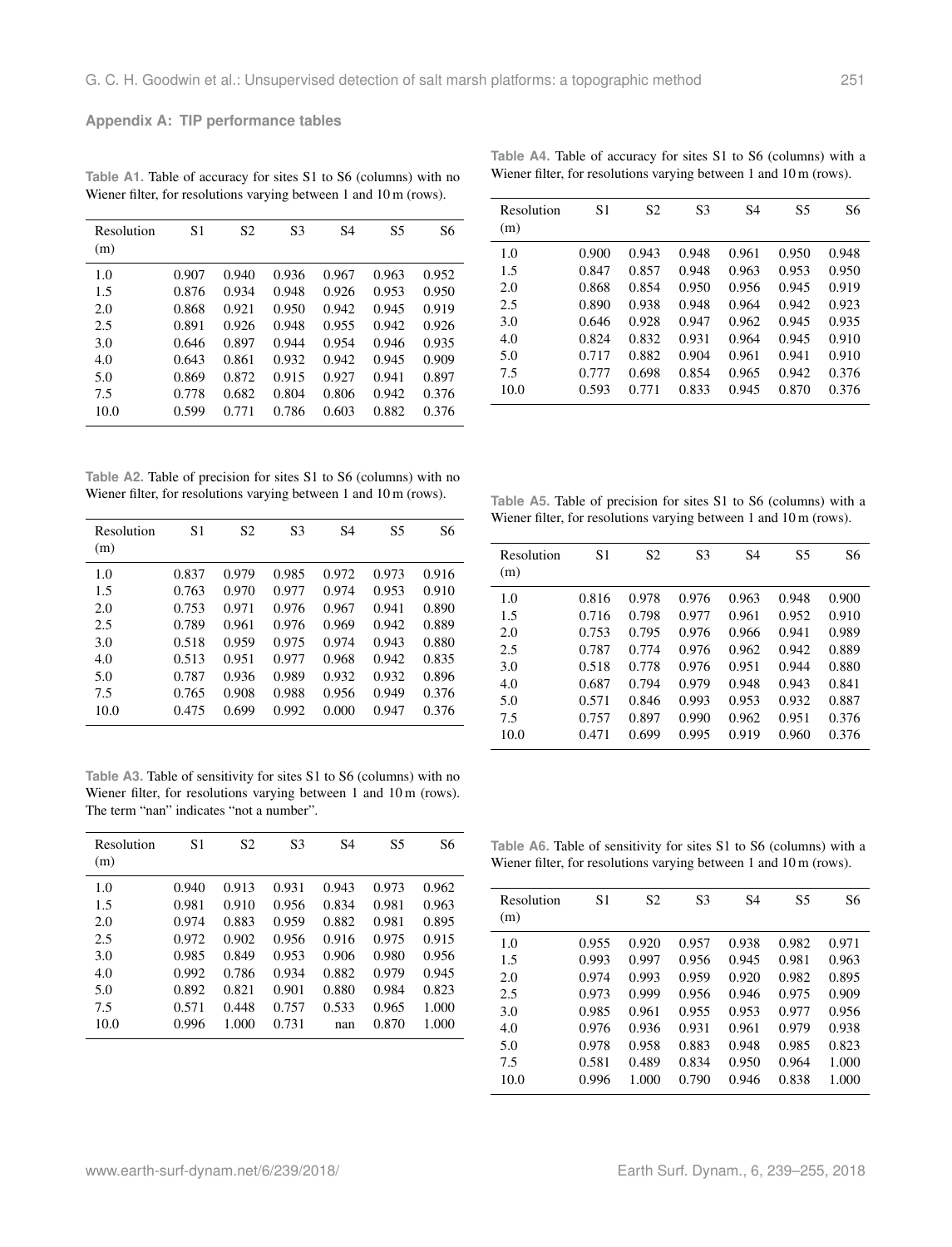**Appendix B: Additional test sites and limitations of the TIP method**

Here, we present three additional sites that demonstrate the capabilities and limits of the TIP method. Sites were selected based on the availability of gridded 1 m DEMs on OpenTopography [\(http://www.opentopography.org\)](http://www.opentopography.org) and on the variety of tidal ranges and climates present: we analyse Morro Bay, CA (A1), Wax Lake Delta, LA (A2), and Plum Island, MA (A3; see Fig. [B1\)](#page-13-1). As is common of marshes in the United States, these additional sites have a lower relief than many European marshes, with site A2 displaying a relief of 0.8 m. The performances of the TIP method are recorded in Fig. [B2.](#page-13-0) Optimisation parameters were maintained within the ranges described in Fig. [7.](#page-8-0)

Site A1, located in the north-east of Morro Bay, shows an extremely close correspondence between the digitised and TIP-detected platforms, with an accuracy of 97 %. It also demonstrates the ability of the TIP method to detect marsh platforms in DEMs where tidal flats exist at higher elevations, as shown by the similar and non-null probability of the TIP-detected and digitised platforms at elevations between 0.3 and 0.9 m (Fig. [B2b](#page-13-0)1). To confirm the observations drawn in the body of the article, site A1 displays an abundance of false negatives within tidal creeks (Fig. [B2a](#page-13-0)1), adding weight to the argument that these features require independent treatment.

Site A2 is located on the inside of a marsh island in the rapidly growing Wax Lake Delta. In order to detect the marsh platform with the performance reported in Fig. [B2b](#page-13-0)2, the minimum elevation buffer of 20 cm used in step 5 of Fig. [1](#page-2-0) to fill marsh platforms was reduced to 5 cm. This allows the TIP method to function in a site with very low relief and poorly defined scarps. However, we note in Fig. [B2b](#page-13-0)1 that the marginal patches of the marsh are not well identified by the method, as indicated by the relatively large number of false positives on the outline of the marsh. This example therefore demonstrates the difficulties experienced when attempting to detect a prograding marsh by the TIP method. We therefore recommend caution when using the TIP method to monitor prograding marshes, as additional work is needed to fully characterise the topographic signatures of fallen blocks and pioneer zones.

Site A3 is a portion of the well-studied Plum Island, MA. The TIP method yields similar results to site A1, with the notable exception of the bottom right corner of Fig. [B2c](#page-13-0)1. In this area, the marsh platform is heavily dissected by wide, shallow pools and channels, which are commonly excluded from the platform ensemble by the TIP method. Furthermore, the excluded area (containing most false negatives) forms a low, shallow concave surface within the marsh, typically associated with seasonally vegetated areas. These features are morphologically similar to a high tidal flat within the platform and are therefore difficult to identify using the TIP method.

<span id="page-13-1"></span>

**Figure B1.** This map shows the three additional sites selected from the lidar collection of OpenTopography [\(http://www.](http://www.opentopography.org) [opentopography.org\)](http://www.opentopography.org), coloured by spring tidal range. The sites are numbered as follows: A1: Morro Bay, California; A2: Wax Lake Delta, Louisiana; A3: Plum Island, Massachusetts.

<span id="page-13-0"></span>

Figure B2. This figure combines the map found in Fig. [10](#page-10-1) (a1, b1, c1) and the probability distribution functions in Fig. [9](#page-10-0) as well as the values of accuracy, precision, and sensitivity for sites A1 to A3 (a2, b2, c2). Each DEM was processed at its native resolution of 1 m.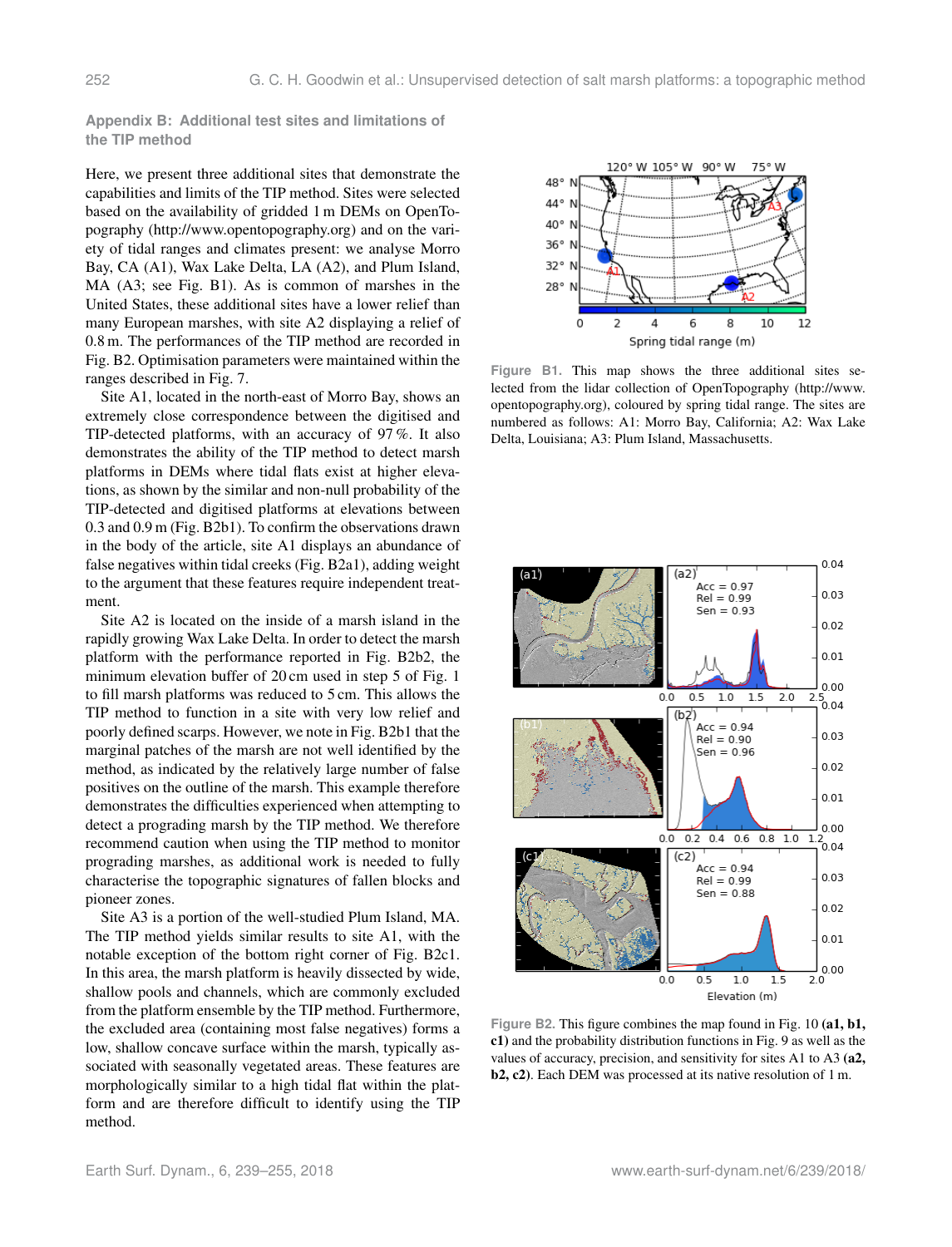**Code and data availability.** Our software is freely available for download on GitHub as part of the Edinburgh Land Surface Dynamics Topographic Tools package at [https://github.com/](https://github.com/LSDtopotools) [LSDtopotools.](https://github.com/LSDtopotools) The software used in this study is available in this release: [https://github.com/LSDtopotools/LSDTopoTools\\_](https://github.com/LSDtopotools/LSDTopoTools_MarshPlatform/releases/tag/v0.2) [MarshPlatform/releases/tag/v0.2](https://github.com/LSDtopotools/LSDTopoTools_MarshPlatform/releases/tag/v0.2) [\(Goodwin et al.,](#page-15-28) [2017\)](#page-15-28).

**Author contributions.** GCHG designed the method with contributions from other authors. GCHG wrote the code and produced the figures, with support from SMM and FJC in integrating methods with existing channel extraction and topographic processing algorithms. GCHG wrote the paper with contributions from other authors.

**Competing interests.** The authors declare that they have no conflict of interest.

**Acknowledgements.** Guillaume C. H. Goodwin was supported by a NERC doctoral training partnership grant (NE/L002558/1). Simon M. Mudd was supported by the Leverhulme Foundation (IAF-2014-009). Fiona J. Clubb was supported by NERC grant NE/P012922/1. The authors acknowledge the United Kingdom Environment Agency for the consequent amount of lidar data (point cloud and gridded) made freely available through their website. The authors thank Dimitri Lague for his insightful comments.

Edited by: David Lundbek Egholm Reviewed by: two anonymous referees

# **References**

- <span id="page-14-12"></span>Allen, J. R. L.: Morphodynamics of Holocene salt marshes: A review sketch from the Atlantic and Southern North Sea coasts of Europe, Quaternary Sci. Rev., 19, 1155–1231, https://doi.org[/10.1016/S0277-3791\(99\)00034-7,](https://doi.org/10.1016/S0277-3791(99)00034-7) 2000.
- <span id="page-14-15"></span>Balke, T., Klaassen, P. C., Garbutt, A., Van der Wal, D., Herman, P. M. J., and Bouma, T. J.: Conditional outcome of ecosystem engineering: A case study on tussocks of the salt marsh pioneer Spartina anglica, Geomorphology, 153–154, 232–238, https://doi.org[/10.1016/j.geomorph.2012.03.002,](https://doi.org/10.1016/j.geomorph.2012.03.002) 2012.
- <span id="page-14-18"></span>Balke, T., Herman, P. M. J., and Bouma, T. J.: Critical transitions in disturbance-driven ecosystems: Identifying Windows of Opportunity for recovery, J. Ecol., 102, 700–708, https://doi.org[/10.1111/1365-2745.12241,](https://doi.org/10.1111/1365-2745.12241) 2014.
- <span id="page-14-6"></span>Belluco, E., Camuffo, M., Ferrari, S., Modenese, L., Silvestri, S., Marani, A., and Marani, M.: Mapping salt-marsh vegetation by multispectral and hyperspectral remote sensing, Remote Sens. Environ., 105, 54–67, https://doi.org[/10.1016/j.rse.2006.06.006,](https://doi.org/10.1016/j.rse.2006.06.006) 2006.
- <span id="page-14-13"></span>Carniello, L., Defina, A., and D'Alpaos, L.: Morphological evolution of the Venice lagoon: Evidence from the past and trend for the future, J. Geophys. Res.-Earth, 114, 1–10, https://doi.org[/10.1029/2008JF001157,](https://doi.org/10.1029/2008JF001157) 2009.
- <span id="page-14-7"></span>Chassereau, J. E., Bell, J. M., and Torres, R.: A comparison of GPS and lidar salt marsh DEMs, Earth Surf. Proc. Land., 36, 1770– 1775, https://doi.org[/10.1002/esp.2199,](https://doi.org/10.1002/esp.2199) 2011.
- <span id="page-14-0"></span>Chmura, G. L., Anisfeld, S. C., Cahoon, D. R., and Lynch, J. C.: Global carbon sequestration in tidal, saline wetland soils, Global Biogeochem. Cy., 17, 1111, https://doi.org[/10.1029/2002gb001917,](https://doi.org/10.1029/2002gb001917) 2003.
- <span id="page-14-14"></span>Clubb, F. J., Mudd, S. M., Milodowski, D. T., Hurst, M. D., and Slater, L. J.: Objective extraction of channel heads fromhighresolution topographic data, Water Resour. Res., 50, 4840–4847, https://doi.org[/10.1002/2013WR015167,](https://doi.org/10.1002/2013WR015167) 2014.
- <span id="page-14-1"></span>Costanza, R., Arge, R., Groot, R. D., Farberk, S., Grasso, M., Hannon, B., Limburg, K., Naeem, S., O'Neill, R. V., Paruelo, J., Raskin, R. G., Suttonkk, P., and van den Belt, M.: The value of the world ' s ecosystem services and natural capital, Nature, 387, 253–260, https://doi.org[/10.1038/387253a0,](https://doi.org/10.1038/387253a0) 1997.
- <span id="page-14-2"></span>Coverdale, T. C., Brisson, C. P., Young, E. W., Yin, S. F., Donnelly, J. P., and Bertness, M. D.: Indirect human impacts reverse centuries of carbon sequestration and salt marsh accretion, PLoS ONE, 9, 1–7, https://doi.org[/10.1371/journal.pone.0093296,](https://doi.org/10.1371/journal.pone.0093296) 2014.
- <span id="page-14-5"></span>Crosby, S. C., Sax, D. F., Palmer, M. E., Booth, H. S., Deegan, L. A., Bertness, M. D., and Leslie, H. M.: Salt marsh persistence is threatened by predicted sea-level rise, Estuar. Coast. Shelf S., 181, 93–99, https://doi.org[/10.1016/j.ecss.2016.08.018,](https://doi.org/10.1016/j.ecss.2016.08.018) 2016.
- <span id="page-14-16"></span>D'Alpaos, A., Lanzoni, S., Marani, M., Bonometto, A., Cecconi, G., and Rinaldo, A.: Spontaneous tidal network formation within a constructed salt marsh: Observations and morphodynamic modelling, Geomorphology, 91, 186–197, https://doi.org[/10.1016/j.geomorph.2007.04.013,](https://doi.org/10.1016/j.geomorph.2007.04.013) 2007.
- <span id="page-14-17"></span>D'Alpaos, A., Lanzoni, S., Marani, M., and Rinaldo, A.: On the tidal prism-channel area relations, J. Geophys. Res.-Earth, 115, 1–13, https://doi.org[/10.1029/2008JF001243,](https://doi.org/10.1029/2008JF001243) 2010.
- <span id="page-14-3"></span>Day, J. W., Britsch, L. D., Hawes, S. R., Shaffer, G. P., Reed, D. J., Cahoon, D., Britsch, L. D., Reed, D. J., Hawes, S. R., and Cahoon, D.: Pattern and process of land loss in the Mississippi Delta: A spatial and temporal analysis of wetland habitat change, Estuaries, 23, 425–438, https://doi.org[/10.2307/1353136,](https://doi.org/10.2307/1353136) 2000.
- <span id="page-14-10"></span>Defina, A., Carniello, L., Fagherazzi, S., and D'Alpaos, L.: Self-organization of shallow basins in tidal flats and salt marshes, J. Geophys. Res.-Earth, 112, 1–11, https://doi.org[/10.1029/2006JF000550,](https://doi.org/10.1029/2006JF000550) 2007.
- <span id="page-14-4"></span>Duarte, C. M., Dennison, W. C., Orth, R. J. W., and Carruthers, T. J. B.: The charisma of coastal ecosystems: Addressing the imbalance, Estuar. Coast., 31, 233–238, https://doi.org[/10.1007/s12237-008-9038-7,](https://doi.org/10.1007/s12237-008-9038-7) 2008.
- <span id="page-14-8"></span>Fagherazzi, S., Bortoluzzi, A., Dietrich, W. E., Adami, A., Lanzoni, S., Marani, M., and Rinaldo, A.: Tidal networks 1. Automatic network extraction and preliminary scaling features from digital terrain maps, Water Resour. Res., 35, 3891–3904, https://doi.org[/10.1029/1999WR900236,](https://doi.org/10.1029/1999WR900236) 1999.
- <span id="page-14-9"></span>Fagherazzi, S., Carniello, L., D'Alpaos, L., and Defina, A.: Critical bifurcation of shallow microtidal landforms in tidal flats and salt marshes, P. Natl. Acad. Sci. USA, 103, 8337–8341, https://doi.org[/10.1073/pnas.0508379103,](https://doi.org/10.1073/pnas.0508379103) 2006.
- <span id="page-14-11"></span>Fagherazzi, S., Kirwan, M. L., Mudd, S. M., Guntenspergen, G. R., Temmerman, S., Rybczyk, J. M., Reyes, E., Craft, C., and Clough, J.: Numerical models of salt marsh evolution: Ecolog-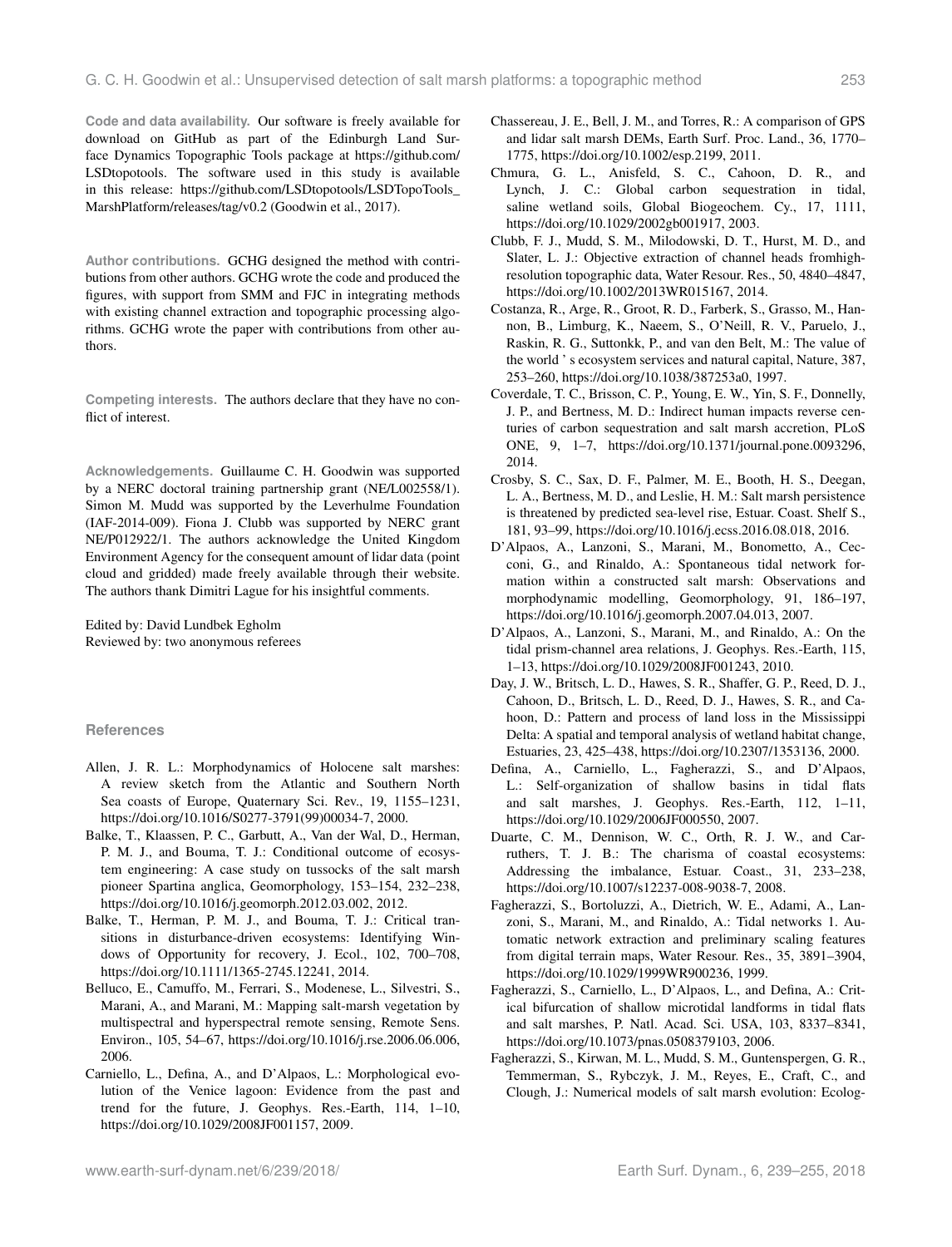ical, geormorphic, and climatic factors, Rev. Geophys., 50, 1–28, https://doi.org[/10.1029/2011RG000359,](https://doi.org/10.1029/2011RG000359) 2012.

- <span id="page-15-26"></span>Fawcett, T.: An introduction to ROC analysis, Pattern Recogn. Lett., 27, 861–874, https://doi.org[/10.1016/j.patrec.2005.10.010,](https://doi.org/10.1016/j.patrec.2005.10.010) 2006.
- <span id="page-15-23"></span>Feagin, R. A., Martinez, M. L., Mendoza-Gonzalez, G., and Costanza, R.: Salt marsh zonal migration and ecosystem service change in response to global sea level rise: A case study from an urban region, Ecol. Soc., 15, 1–15, 2010.
- <span id="page-15-28"></span>Goodwin, G. C. H., Mudd, S. M., and Clubb, F. J.: LSDtopotools Marsh Platform Identification Tool, Tech. rep., Zenodo, https://doi.org[/10.5281/zenodo.1007788,](https://doi.org/10.5281/zenodo.1007788) 2017.
- <span id="page-15-20"></span>Grieve, S. W. D., Mudd, S. M., Milodowski, D. T., Clubb, F. J., and Furbish, D. J.: How does grid-resolution modulate the topographic expression of geomorphic processes?, Earth Surf. Dynam., 4, 627–653, https://doi.org[/10.5194/esurf-4-627-2016,](https://doi.org/10.5194/esurf-4-627-2016) 2016.
- <span id="page-15-24"></span>Hladik, C. and Alber, M.: Accuracy assessment and correction of a LIDAR-derived salt marsh digital elevation model, Remote Sens. Environ., 121, 224–235, https://doi.org[/10.1016/j.rse.2012.01.018,](https://doi.org/10.1016/j.rse.2012.01.018) 2012.
- <span id="page-15-11"></span>Hladik, C. and Alber, M.: Classification of salt marsh vegetation using edaphic and remote sensing-derived variables, Estuar. Coast. Shelf S., 141, 47–57, https://doi.org[/10.1016/j.ecss.2014.01.011,](https://doi.org/10.1016/j.ecss.2014.01.011) 2014.
- <span id="page-15-14"></span>Hladik, C., Schalles, J., and Alber, M.: Salt marsh elevation and habitat mapping using hyperspectral and LIDAR data, Remote Sens. Environ., 139, 318–330, https://doi.org[/10.1016/j.rse.2013.08.003,](https://doi.org/10.1016/j.rse.2013.08.003) 2013.
- <span id="page-15-6"></span>Hu, Z., Van Belzen, J., Van Der Wal, D., Balke, T., Wang, Z. B., Stive, M., and Bouma, T. J.: Windows of opportunity for salt marsh vegetation establishment on bare tidal flats: The importance of temporal and spatial variability in hydrodynamic forcing, J. Geophys. Res.-Biogeo., 120, 1450–1469, https://doi.org[/10.1002/2014JG002870,](https://doi.org/10.1002/2014JG002870) 2015.
- <span id="page-15-19"></span>Hurst, M. D., Mudd, S. M., Walcott, R., Attal, M., and Yoo, K.: Using hilltop curvature to derive the spatial distribution of erosion rates, J. Geophys. Res.-Earth, 117, 1–19, https://doi.org[/10.1029/2011JF002057,](https://doi.org/10.1029/2011JF002057) 2012.
- <span id="page-15-10"></span>Jucke van Beijma, S.: Remote Sensing – Based Mapping and Modelling of Coastal Salt Marsh Habitats Based on Optical , Lidar and Sar Data. Thesis submitted for the degree of Doctor of Philosophy at the University of Leicester, PhD thesis, 2015.
- <span id="page-15-1"></span>Kirwan, M. and Temmerman, S.: Coastal marsh response to historical and future sea-level acceleration, Quaternary Sci. Rev., 28, 1801–1808, https://doi.org[/10.1016/j.quascirev.2009.02.022,](https://doi.org/10.1016/j.quascirev.2009.02.022) 2009.
- <span id="page-15-5"></span>Kirwan, M. L. and Megonigal, J. P.: Tidal wetland stability in the face of human impacts and sea-level rise, Nature, 504, 53–60, https://doi.org[/10.1038/nature12856,](https://doi.org/10.1038/nature12856) 2013.
- <span id="page-15-2"></span>Kirwan, M. L., Murray, A. B., Donnelly, J. P., and Corbett, D. R.: Rapid wetland expansion during European settlement and its implication for marsh survival under modern sediment delivery rates, Geology, 39, 507–510, https://doi.org[/10.1130/G31789.1,](https://doi.org/10.1130/G31789.1) 2011.
- <span id="page-15-21"></span>Leonardi, N. and Fagherazzi, S.: How waves shape salt marshes, Geology, 42, 887–890, https://doi.org[/10.1130/G35751.1,](https://doi.org/10.1130/G35751.1) 2014.
- <span id="page-15-16"></span>Liu, Y., Zhou, M., Zhao, S., Zhan, W., Yang, K., and Li, M.: Automated extraction of tidal creeks from air-

borne laser altimetry data, J. Hydrol., 527, 1006–1020, https://doi.org[/10.1016/j.jhydrol.2015.05.058,](https://doi.org/10.1016/j.jhydrol.2015.05.058) 2015.

- <span id="page-15-17"></span>Marani, M., D'Alpaos, A., Lanzoni, S., Carniello, L., and Rinaldo, A.: Biologically-controlled multiple equilibria of tidal landforms and the fate of the Venice lagoon, Geophys. Res. Lett., 34, 1–5, https://doi.org[/10.1029/2007GL030178,](https://doi.org/10.1029/2007GL030178) 2007.
- <span id="page-15-18"></span>Marani, M., Da Lio, C., and D'Alpaos, A.: Vegetation engineers marsh morphology through multiple competing stable states., P. Natl. Acad. Sci. USA, 110, 3259–63, https://doi.org[/10.1073/pnas.1218327110,](https://doi.org/10.1073/pnas.1218327110) 2013.
- <span id="page-15-22"></span>Mo, Y., Momen, B., and Kearney, M. S.: Quantifying moderate resolution remote sensing phenology of Louisiana coastal marshes, Ecol. Modell., 312, 191–199, https://doi.org[/10.1016/j.ecolmodel.2015.05.022,](https://doi.org/10.1016/j.ecolmodel.2015.05.022) 2015.
- <span id="page-15-12"></span>Moffett, K. B., Robinson, D. A., and Gorelick, S. M.: Relationship of Salt Marsh Vegetation Zonation to Spatial Patterns in Soil Moisture, Salinity, and Topography, Ecosystems, 13, 1287–1302, https://doi.org[/10.1007/s10021-010-9385-7,](https://doi.org/10.1007/s10021-010-9385-7) 2010.
- <span id="page-15-13"></span>Moffett, K. B., Gorelick, S. M., McLaren, R. G., and Sudicky, E. A.: Salt marsh ecohydrological zonation<br>due to heterogeneous vegetation-groundwater-surface due to heterogeneous vegetation-groundwater-surface water interactions, Water Resour. Res., 48, W02516, https://doi.org[/10.1029/2011WR010874,](https://doi.org/10.1029/2011WR010874) 2012.
- <span id="page-15-3"></span>Möller, I. and Spencer, T.: Wave dissipation over macro-tidal saltmarshes: Effects of marsh edge typology and vegetation change, J. Coast. Res., 36, 506–521, ISSN: 0749-0208, 2002.
- <span id="page-15-25"></span>Montané, J. M. and Torres, R.: Accuracy Assessment of Lidar Saltmarsh Topographic Data Using RTK GPS, Photogramm. Eng. Rem. S., 961–967, 2006.
- <span id="page-15-15"></span>Morris, J. T., Sundareshwar, P. V., Nietch, C. T., Kjerfve, B., and Cahoon, D. R.: Responses of Coastal Wetlands to Rising Sea Level, Ecology, 83, 2869–2877, https://doi.org[/10.1890/0012-](https://doi.org/10.1890/0012-9658(2002)083[2869:ROCWTR]2.0.CO;2) [9658\(2002\)083\[2869:ROCWTR\]2.0.CO;2,](https://doi.org/10.1890/0012-9658(2002)083[2869:ROCWTR]2.0.CO;2) 2002.
- <span id="page-15-27"></span>Morris, J. T., Porter, D., Neet, M., Noble, P. A., Schmidt, L., Lapine, L. a., and Jensen, J. R.: Integrating LIDAR elevation data, multi-spectral imagery and neural network modelling for marsh characterization, Int. J. Remote Sens., 26, 5221–5234, https://doi.org[/10.1080/01431160500219018,](https://doi.org/10.1080/01431160500219018) 2005.
- <span id="page-15-7"></span>Mudd, S. M., Fagherazzi, S., Morris, J. T., and Furbish, D. J.: Flow, sedimentation, and biomass production on a vegetated salt marsh in South Carolina: toward a predictive model of marsh morphologic and ecologic evolution, American Geophysical Union, 165–187, https://doi.org[/10.1029/CE059p0165,](https://doi.org/10.1029/CE059p0165) 2004.
- <span id="page-15-9"></span>Mudd, S. M., Howell, S. M., and Morris, J. T.: Impact of dynamic feedbacks between sedimentation, sea-level rise, and biomass production on near-surface marsh stratigraphy and carbon accumulation, Estuar. Coast. Shelf S., 82, 377–389, https://doi.org[/10.1016/j.ecss.2009.01.028,](https://doi.org/10.1016/j.ecss.2009.01.028) 2009.
- <span id="page-15-8"></span>Mudd, S. M., D'Alpaos, A., and Morris, J. T.: How does vegetation affect sedimentation on tidal marshes? Investigating particle capture and hydrodynamic controls on biologically mediated sedimentation, J. Geophys. Res.-Earth, 115, F03029, https://doi.org[/10.1029/2009JF001566,](https://doi.org/10.1029/2009JF001566) 2010.
- <span id="page-15-0"></span>Nardin, W. and Edmonds, D. A.: Optimum vegetation height and density for inorganic sedimentation in deltaic marshes, Nat. Geosci., 7, 722–726, https://doi.org[/10.1038/ngeo2233,](https://doi.org/10.1038/ngeo2233) 2014.
- <span id="page-15-4"></span>Nelson, J. L. and Zavaleta, E. S.: Salt marsh as a coastal filter for the oceans: Changes in function with experimental increases